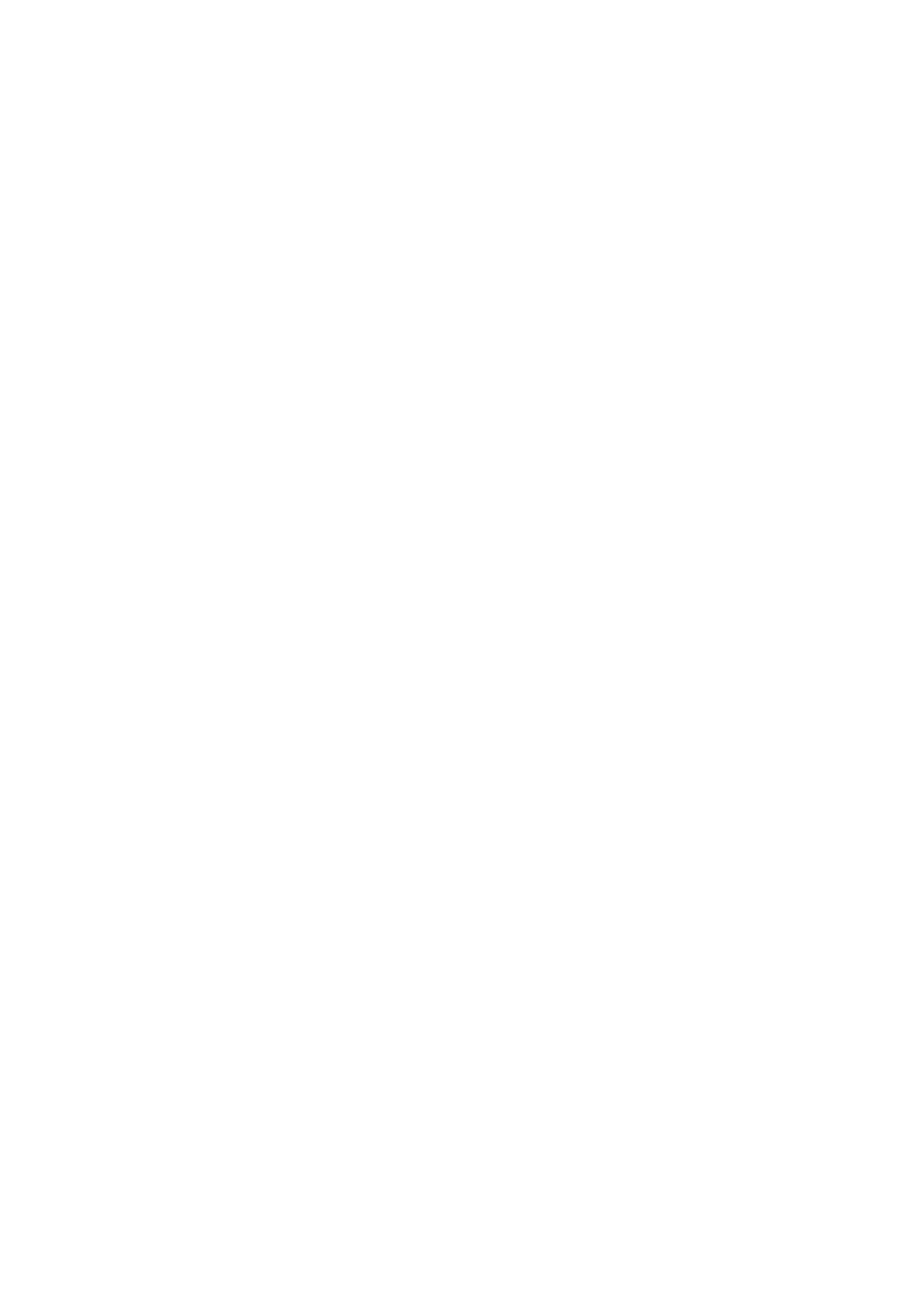# **IRELAND AND BREXIT: MODELLING THE IMPACT OF DEAL AND NO-DEAL SCENARIOS[1](#page-2-0)**

## **\* Adele Bergin, Philip Economides, Abian Garcia-Rodriguez and Gavin Murphy**

## **ABSTRACT**

This Article attempts to quantify the macroeconomic impact of Brexit on the Irish economy. Given both the political and economic uncertainty, we consider a range of alternative scenarios. We focus on the most well understood channels through which Brexit will affect Ireland, namely though lower trade, incorporating the impact of tariff and non-tariff measures, and the potentially positive impact of FDI diversion to Ireland. Our approach, and the main contribution of this paper, is to build up estimates of each of these channels from a range of recent microeconomic studies, so our estimates are anchored in the empirical literature. We then use these micro-estimates to calibrate macro scenarios; specifically we generate alternative paths for the UK and international economy using the NiGEM global model and assess the impact on Ireland using the COSMO model. Overall, in each scenario, the level of Irish output is permanently below where it otherwise would have been were the UK to decide to remain in the EU.

#### **1. INTRODUCTION**

 $\overline{a}$ 

Following the result of the UK referendum in June 2016 and the invocation of Article 50 of the Treaty on the European Union in March 2017, the UK is due to leave the EU at the end of March 2019. While a Withdrawal Agreement and Political Declaration were agreed between the UK and EU in November 2018, the UK House of Commons failed to approve it in January 2019. At the time of writing, the political impasse means that there is a wide range of possible outcomes. In addition to the heightened political uncertainty, there is also uncertainty as to the economic impact of Brexit in whatever form it eventually

<span id="page-2-0"></span><sup>&</sup>lt;sup>1</sup> This research was conducted under the joint Department of Finance, Revenue Commissioners and ESRI Research Programme on The Macroeconomy, Taxation and Banking. We are grateful to the National Institute of Economic and Social Research, London, for providing access to their detailed Brexit simulation results and for advice in using their global macro-econometric model, NiGEM. The authors would like to thank Martina Lawless, Seamus McGuinness, Kieran McQuinn, Brendan O'Connor and an anonymous referee for comments on an earlier version of the paper. We would also like to thank Iulia Siedschlag for helpful discussions on the expected FDI impacts. The views presented in this Article are those of the authors alone and do not represent the views of either the Department of Finance or the Economic and Social Research Institute.

Adele Bergin is a Senior Research Officer at the Economic and Social Research Institute, Philip Economides is a Research Assistant at the Economic and Social Research Institute, Abian Garcia-Rodriguez is a Research Officer at the Economic and Social Research Institute and Gavin Murphy is an Economist at the Department of Finance.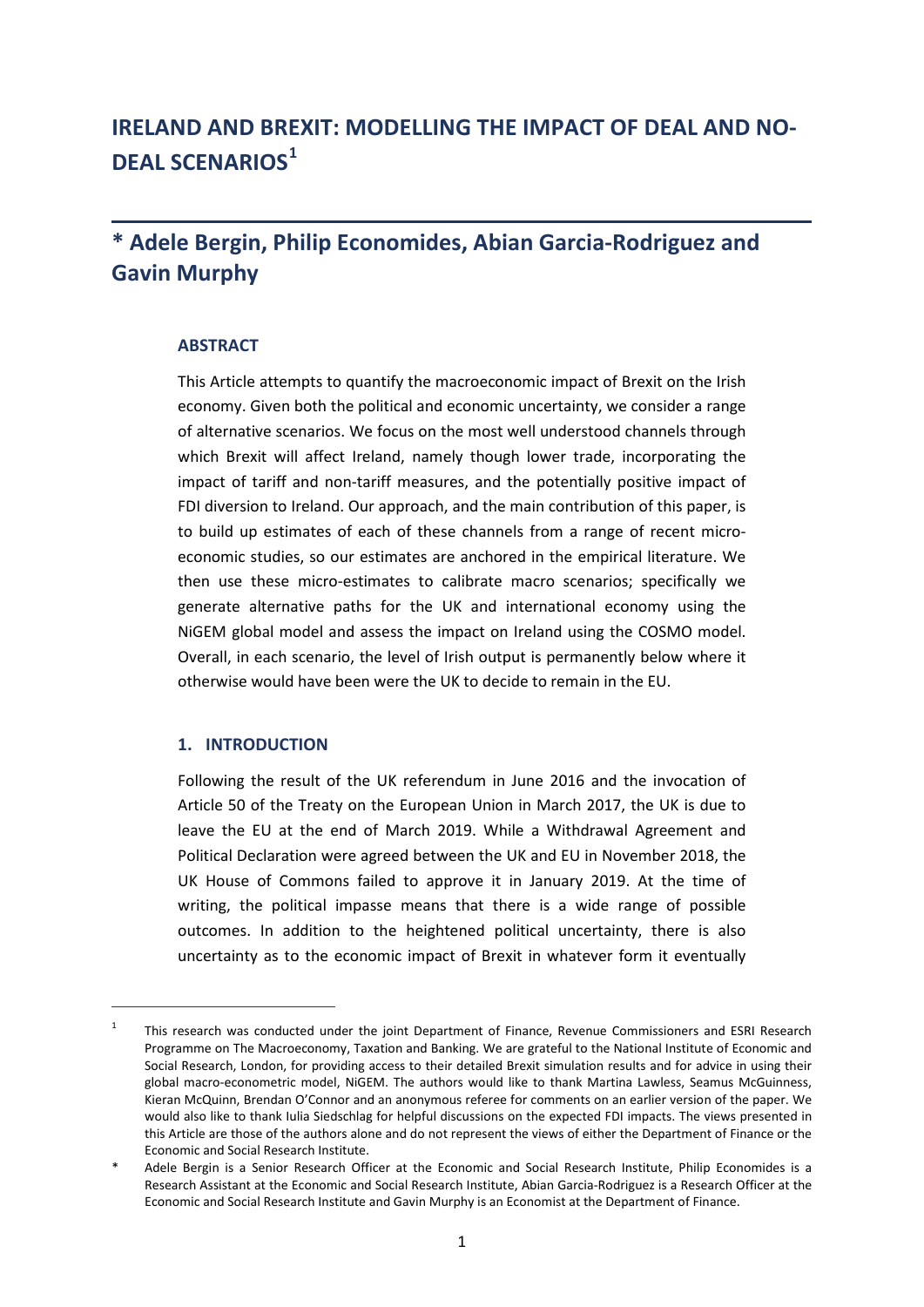takes as there is no precedent of a country leaving a major trading block such as the EU.

While there is a strong consensus that leaving the EU will have a negative impact on the UK, there is no consensus on the duration, composition or scale of the impact on the UK economy. Empirical studies make different assumptions around each of these components so, even if they are considering broadly similar overall scenarios, there can be variation in estimates of the ultimate economic impact.

This Article attempts to quantify the macroeconomic impact of Brexit on the Irish economy under a range of scenarios. In terms of the impact, existing evidence indicates that Ireland will be hit relatively hard compared to other EU countries given its close economic relationship with the UK. Our previous analysis of Brexit (Bergin et al., 2017b) used scenarios from the National Institute of Economic and Social Research (NIESR) based on their NiGEM global econometric model to assess the impact of Brexit on Ireland's trading partners and the wider international economy, and then examined the effect of these changes in the international economy on Ireland using the COSMO model of the Irish economy. We use the same overall modelling framework in this Article but we follow a different approach. We focus on the most well understood channels through which Brexit will affect Ireland, namely though lower trade incorporating the impact of tariff and non-tariff measures, and the potentially positive impact of FDI diversion to Ireland. Our approach, and the main contribution of this Article, is to build up estimates of each of these channels from a range of recent microeconomic studies, so our estimates are anchored in the empirical literature. We then use these micro-estimates to calibrate macro scenarios; specifically we generate alternative paths for the UK and international economy using the NiGEM global model and assess the impact on Ireland using the COSMO model.

Given both the political and economic uncertainty, it is prudent to consider a range of scenarios. We consider three scenarios which we describe as *Deal*, *No-Deal* and *Disorderly No-Deal*. To estimate the economic impact of each scenario, we compare them to a counterfactual scenario where the UK remains in the EU. In the *Deal* scenario, the UK makes an orderly agreed exit from the EU. This involves a transition period covering the years 2019 and 2020, and a free trade agreement between the UK and the EU[2](#page-3-0)7 thereafter.<sup>2</sup> In the *No-Deal* scenario, the UK exits the EU without a deal but there is an orderly period of adjustment for trade. Ultimately, WTO tariff arrangements will apply to goods trade, there will be non-tariff measures, and services trade will also be negatively impacted. In

1

<span id="page-3-0"></span><sup>&</sup>lt;sup>2</sup> The *Deal* scenario is based on the Withdrawal Agreement wherein the short-run impact of Brexit is more limited. This scenario is also broadly consistent with a short extension of Article 50.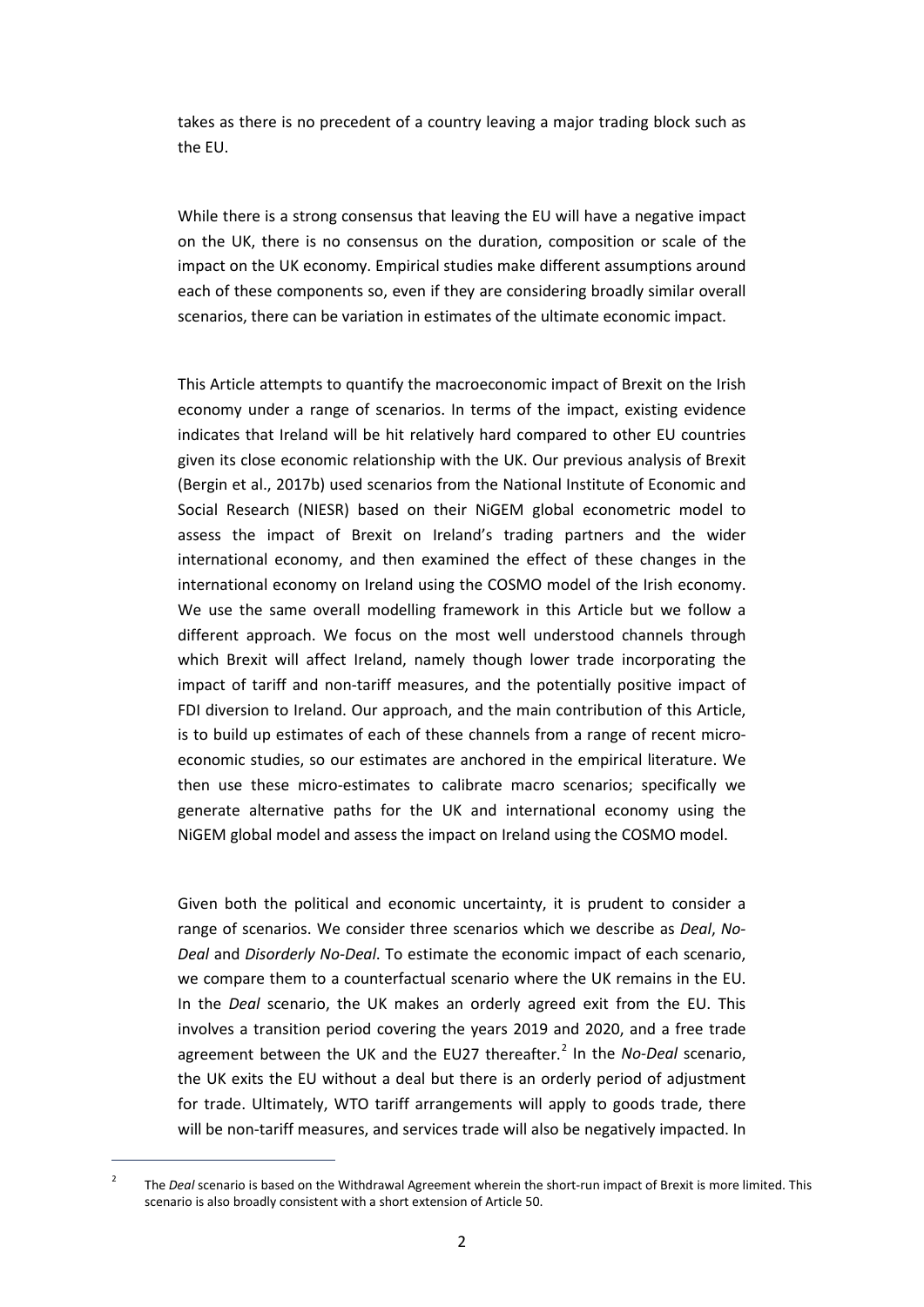the *Disorderly No-Deal* scenario, the UK exits the EU without a deal and there is an additional disruption to trade in the short-run, above that considered in the *No-Deal* scenario. In each scenario, some of the negative trade impact is partially offset by FDI being diverted to Ireland.

Overall, our scenario results suggest that in the long run (after ten years), the level of real output in the Irish economy would be 2.6 per cent, 4.8 per cent and 5.0 per cent lower in the *Deal*, *No-Deal* and *Disorderly No-Deal* scenarios, respectively, compared to a situation where the UK stays in the EU. The magnitude of each of these shocks is considerable and will have negative effects throughout the economy on the household sector, the labour market, firms and the public finances.

There is uncertainty around when the ultimate trade and FDI impacts of Brexit will impact the UK and Ireland. As such, there is arguably more uncertainty about the short-run impact of Brexit as it depends crucially on how smooth any transition to the new trading arrangements will be. Our scenario results indicate that by 2020, the level of real output in the Irish economy would be 0.6 per cent, 1.2 per cent and 2.4 per cent lower in the *Deal*, *No-Deal* and *Disorderly No-Deal* scenarios, respectively, compared to a situation where the UK remains in the EU.

The remainder of the Article is structured as follows: Section 2 reviews the existing literature on the impact of Brexit from both an international and Irish perspective, Section 3 describes our approach to estimating the impact of Brexit on Ireland, Section 4 discusses the macroeconomic impacts of each scenario and Section 5 provides concluding remarks.

#### **2. EXISTING EVIDENCE**

The size of the UK economy and its substantial interlinkages with the European and broader international economy suggest that the impact of Brexit could be considerable. Since before the 2016 referendum, most research on Brexit has focussed on the impact for the UK. Many studies have been macroeconomic in nature and, while they have employed different approaches and assumptions, there is almost a complete consensus that Brexit will reduce economic activity in the UK below where it otherwise would have been. More recently, there has also been a surge in the micro-economic literature examining how Brexit may impact the UK and other economies. These studies examine, for example, how tariff and non-tariff measures affect trade and can take account of differences in tariffs and non-tariff measures at a much more granular level, in terms of products and sectors, than macroeconomic models generally allow for. This expansion and deepening of the literature ultimately means that there is a better understanding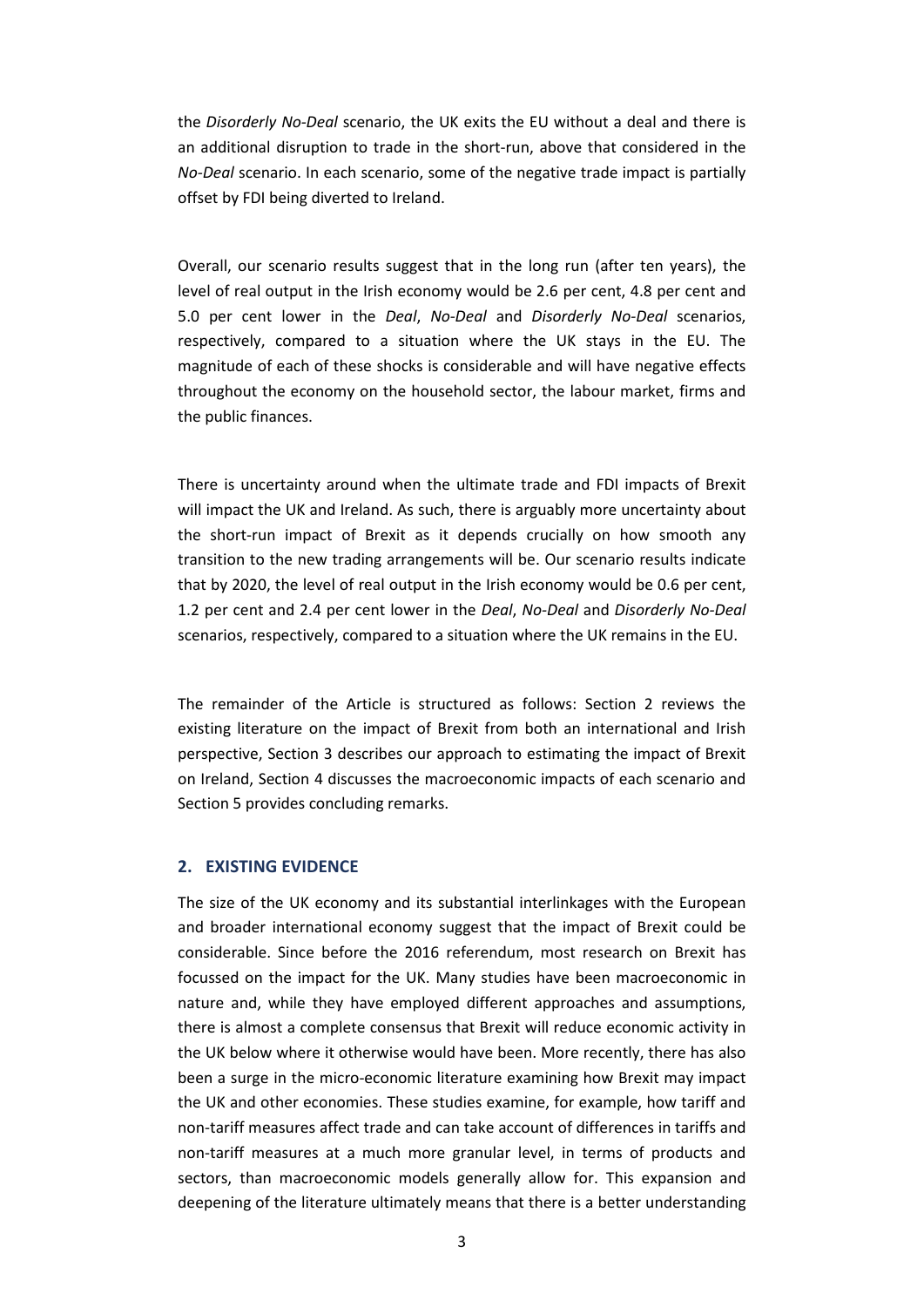of how Brexit may impact the UK and other economies, and also that there are more reliable estimates available that can be used to calibrate scenarios in macroeconomic models. This section briefly discusses this literature and focusses on the latest studies that attempt to capture the channels through which Brexit will impact the UK and other economies.

## **2.1 UK macroeconomic findings**

Following the UK's vote to leave the EU, a significant body of research has sought to estimate the potential consequences of Brexit for the UK economy. The NiGEM macro-econometric model of the NIESR has been used in many studies including by NIESR itself, HM Treasury, and the OECD. As a multi-country model it is suited to modelling the potential Brexit related changes in trade etc. Simulations using other modelling approaches have also been employed including Computable General Equilibrium models (LSE/CEP), DSGE models (European Commission), and Bayesian estimated models (IMF).

Given the ongoing uncertainty surrounding the future relationship between the UK and the EU, the standard approach in these studies is to present a range of scenarios. In earlier Brexit studies, these scenarios broadly reflected three potential outcomes. First, the UK would agree to join the European Economic Area (EEA) and maintain access to the EU Single Market. A second possibility explored was that the UK and EU would form a free trade agreement. Third, the UK and EU would impose a standard WTO arrangement whereby 'most favoured nation' (MFN) tariff terms are applied, in a situation where both parties fail to reach an agreement (see, for further discussion, Sampson, 2017; HM Treasury, 2016; Dhingra and Sampson, 2016). Since November 2018, the proposed Withdrawal Agreement and Political Declaration on plans for the future UK-EU relationship has enabled more recent studies to distinguish between a deal outcome, as set out under the terms of the Withdrawal Agreement, and differing forms of a 'no-deal' outcome, where WTO tariff rates are applied to UK trade. Given the proximity to the exit date, recent no-deal analyses have focused on the potential impact of a disorderly Brexit and the additional trade frictions that could be introduced (e.g. Bank of England, 2018).

In modelling these scenarios, studies vary in terms of the range of economic channels that are analysed. While the trade and FDI impacts are the most important, consideration has also been given to the potential impacts of uncertainty in the short-run, to productivity impacts associated with lower trade and FDI, to migration and to EU budget contributions. Notwithstanding differences in modelling techniques, variation in scenario estimates of the overall economic impact generally reflect different assumptions around the timing and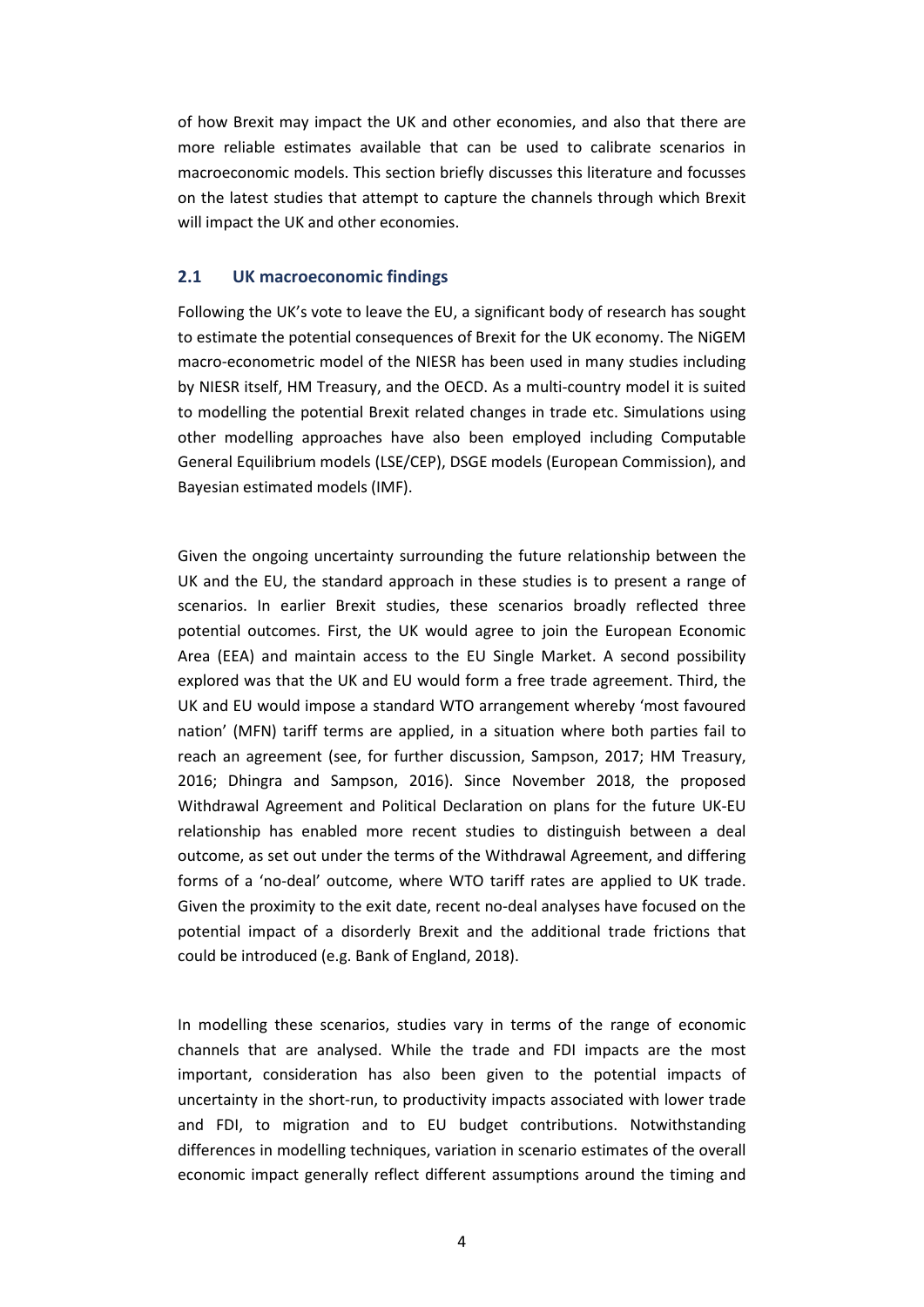magnitude of changes in each of the modelled components (Tetlow and Stojanovic, 2018).

With respect to time horizons, the majority of studies on the impact of Brexit on the UK have tended to focus on the long-run impact on the UK economy (Tetlow and Stojanovic, 2018). From a modelling perspective, this is understandable as the evidence points towards changes in trade and FDI patterns in the longer term, although there is no consensus on the timing of these changes or whether the scale of these changes will be gradual or more sudden in nature. Many of the short-term impacts of Brexit are primarily driven by uncertainty including exchange rate fluctuations which are difficult to accurately quantify.

The short-term estimates of the impact of Brexit on the UK economy suggest significant deviations from the baseline of 'remain'. By 2020, deviations in the level of real UK GDP range from -1.7 per cent under a Norway-like (EEA) deal (Ebell and Warren, 2016) to -5.6 per cent in the case of no deal (IMF, 2016). A more recent NIESR study, accounting for the proposed terms of the Withdrawal Agreement, sits within this range at -2.2 per cent by 2020, following a two-year transition period (Hantzsche et al., 2018).

A strong consensus has also emerged regarding the negative effect the UK's withdrawal from the EU will have on its economy in the longer term (generally considered to be after ten to 15 years) (HM Treasury, 2016; HM Government, 2018; IMF, 2018b; Kierzenkowski et al., 2016; Hantzsche et al., 2018; Vandenbussche et al., 2019). Table 1 shows the estimated long-run impacts range from -0.1 per cent under a 'liberal Customs Union' (Oxford Economics, 2016) to -10.5 per cent under a 'disorderly' no-deal scenario (Bank of England, 2018). Among free trade agreement (FTA) scenarios, the average long-term loss to UK GDP relative to a remain baseline is 3.7 per cent. Various WTO (no-deal) scenarios indicate an average relative loss of 6.0 per cent.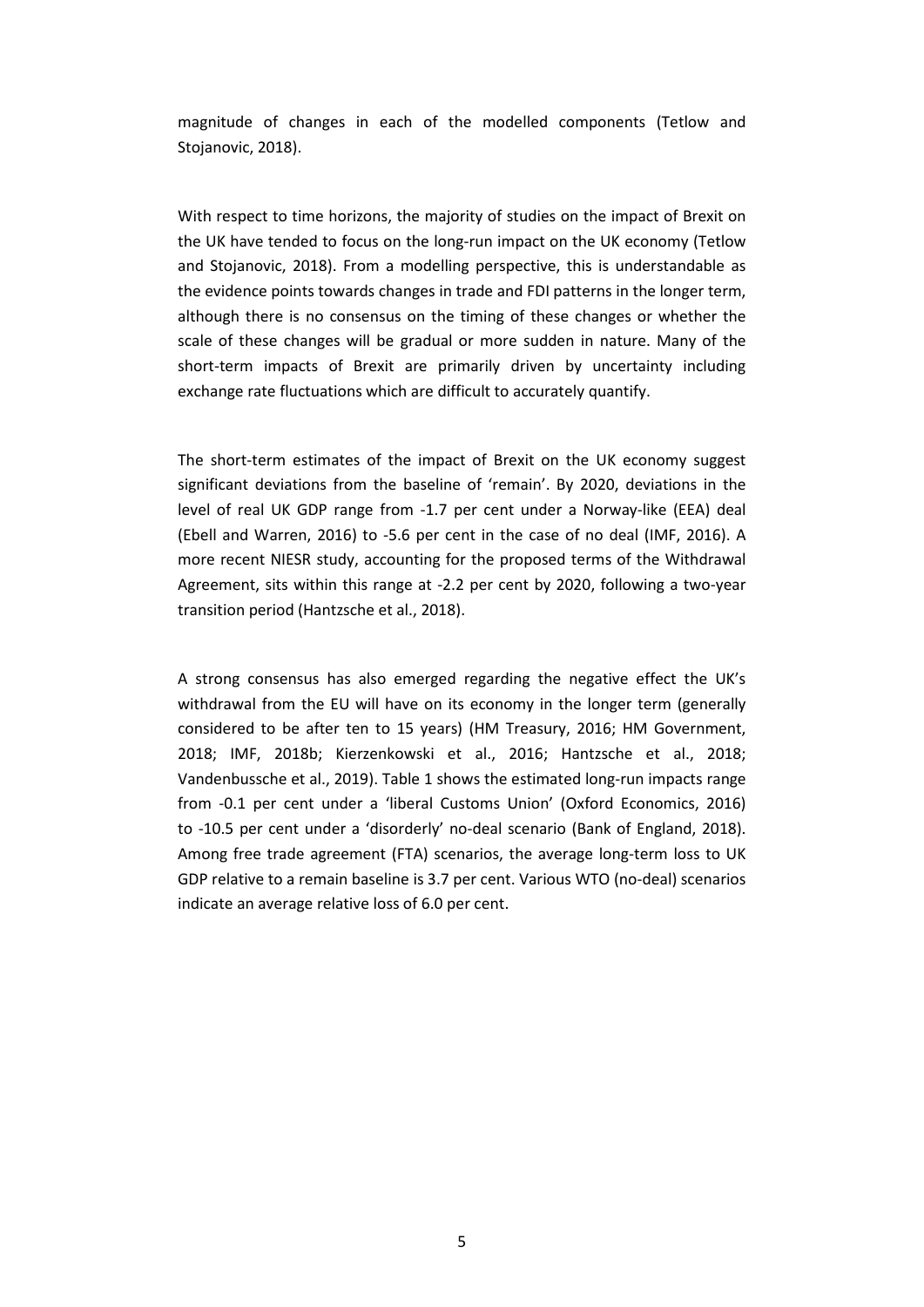| <b>Study</b>                   | <b>Scenario</b>              | <b>GDP % Change Relative to Base</b> |  |  |  |
|--------------------------------|------------------------------|--------------------------------------|--|--|--|
| <b>Bank of England (2018)</b>  | Deal + FTA                   | $-1.5$                               |  |  |  |
|                                | Deal + Backstop              | $-3.8$                               |  |  |  |
|                                | No Deal                      | $-7.8$                               |  |  |  |
|                                | Disorderly No Deal           | $-10.5$                              |  |  |  |
| HM Treasury (2016)             | <b>EEA</b>                   | $-3.8$                               |  |  |  |
|                                | <b>FTA</b>                   | $-6.2$                               |  |  |  |
|                                | <b>WTO</b>                   | $-7.5$                               |  |  |  |
|                                | EEA                          | $-1.4$                               |  |  |  |
| HM Government (2018)           | <b>FTA</b>                   | $-4.9$                               |  |  |  |
|                                | No Deal                      | $-7.6$                               |  |  |  |
|                                | <b>FTA</b>                   | $-3.1$                               |  |  |  |
| IMF (2018)                     | <b>WTO</b>                   | $-6.2$                               |  |  |  |
|                                | WTO/FTA (Optimistic)         | $-2.7$                               |  |  |  |
| Kierzenkowski et al. (2016)    | WTO/FTA (Central)            | $-5.1$                               |  |  |  |
|                                | WTO/FTA (Pessimistic)        | $-7.7$                               |  |  |  |
|                                | Deal + FTA                   | $-3.9$                               |  |  |  |
| NIESR (Hantzsche et al., 2018) | Deal + Backstop              | $-2.8$                               |  |  |  |
|                                | No Deal                      | $-5.5$                               |  |  |  |
|                                | <b>Liberal Customs Union</b> | $-0.1$                               |  |  |  |
| <b>Oxford Economics (2016)</b> | <b>FTA</b>                   | $-2.8$                               |  |  |  |
|                                | <b>WTO</b>                   | $-3.9$                               |  |  |  |
| Vandenbussche et al. (2019)    | Norway Deal                  | $-1.2$                               |  |  |  |
|                                | No Deal                      | $-4.5$                               |  |  |  |

## **TABLE 1 COMPARISON OF RECENT STUDIES ON THE LONG-TERM IMPACT OF BREXIT ON THE UNITED KINGDOM**

## **2.2 Irish macroeconomic findings**

Much like the research on the impact of Brexit for the UK, an increasing number of studies have examined its potential implications for the Irish economy. Similarly, a consistent finding is that Ireland will be negatively affected relative to a situation where the UK remained in the EU. Moreover, international comparative studies indicate that the impact for Ireland could be more pronounced relative to other EU countries (Vandenbussche et al., 2019; Kierzenkowski et al., 2016; IMF, 2016; Dhingra et al., 2016a). This particularly high degree of exposure is not surprising given how deeply integrated the Irish and UK economies are. In 2015, Irish exports to the UK accounted for 14 per cent of total cross-border goods exports and 20 per cent of total service exports. Imports from the UK are also significant, representing 26 per cent of total cross-border goods imports and 10 per cent of service imports. The Irish economy has also benefitted from a long established common labour market with the UK, predating EU membership.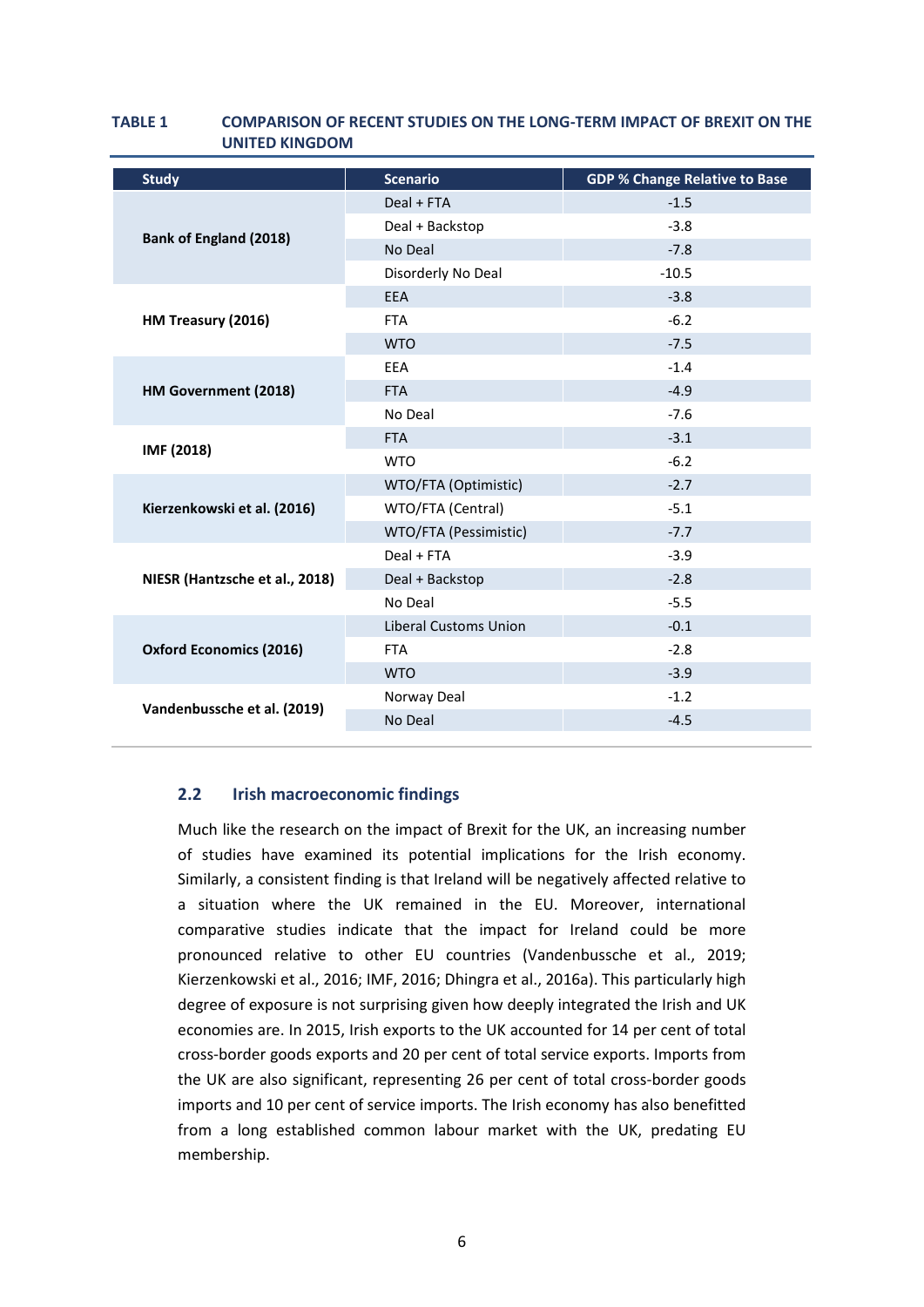More recently, Chen et al. (2018) examine relative differences in the potential regional impacts of Brexit and they find that among the EU28 Member States, only regions in Ireland face local GDP exposure levels similar to UK regions.<sup>[3](#page-8-0)</sup> The study suggests that primary activities such as agriculture, forestry and fishing are more at risk in the Border, Midland and Western region of Ireland whereas the construction and services sectors are more exposed in the Southern and Eastern region of Ireland.

Focusing on the potential macroeconomic impact, Table 2 summarises the existing findings on the long-term (generally considered to be after ten to 15 years) impact of Brexit on Ireland.<sup>[4](#page-8-1)</sup> Bergin et al. (2017b) using the Irish macroeconomic model (COSMO) while drawing on results from Ebell and Warren (2016), find that under an EEA scenario Ireland's output is reduced by 2.3 per cent relative to a no-Brexit scenario; whereas a WTO scenario would result in a relative reduction of output by 3.8 per cent. This compares to an estimated 3.2 per cent decline in GDP under a no-deal scenario published by the Central Bank of Ireland (2016) using a Bayesian Vector Autoregression model. Copenhagen Economics (2016) using a CGE model produce estimates at the upper end of the spectrum, with the loss in GDP ranging from 2.8 per cent under an EEA agreement to 7 per cent under a 'No-Deal' simulation.

In the context of heightened concerns of a potential UK exit without any deal or transition arrangement, the Central Bank of Ireland (2019) simulated the implications of a disorderly Brexit on Irish GDP, relative to a baseline scenario of continued EU membership. In the first year alone, a 4 percentage point reduction in GDP growth occurs. In the long run, GDP is estimated to fall by 6 per cent as a result of a disorderly Brexit relative to a remain scenario. Arriola et al. (2018), in a two-stage process, use their general equilibrium trade model (METRO) to quantify the impacts of tariffs and non-tariff measures under a WTO scenario on trade before incorporating these effects into NiGEM to establish the macroeconomic impact on Ireland. They estimate a 2 to 2.5 per cent relative decline in Irish GDP over the long run.

1

<span id="page-8-0"></span><sup>&</sup>lt;sup>3</sup> Members are disaggregated regionally at the NUTS 2 level, resulting in 28 members being split into 252 regions. National levels of GDP exposure to Brexit find that trade-related exposure of the UK economy is 4.6 times greater than the rest of the EU whereas in Ireland's case it is only 1.2 times greater.<br>4 These studies differ with respect to both baseline scenarios and the assumptions underpinning alternative Brexit

<span id="page-8-1"></span>outcomes. As a result, the impacts are not directly comparable and only enable establishing a range of potential impacts.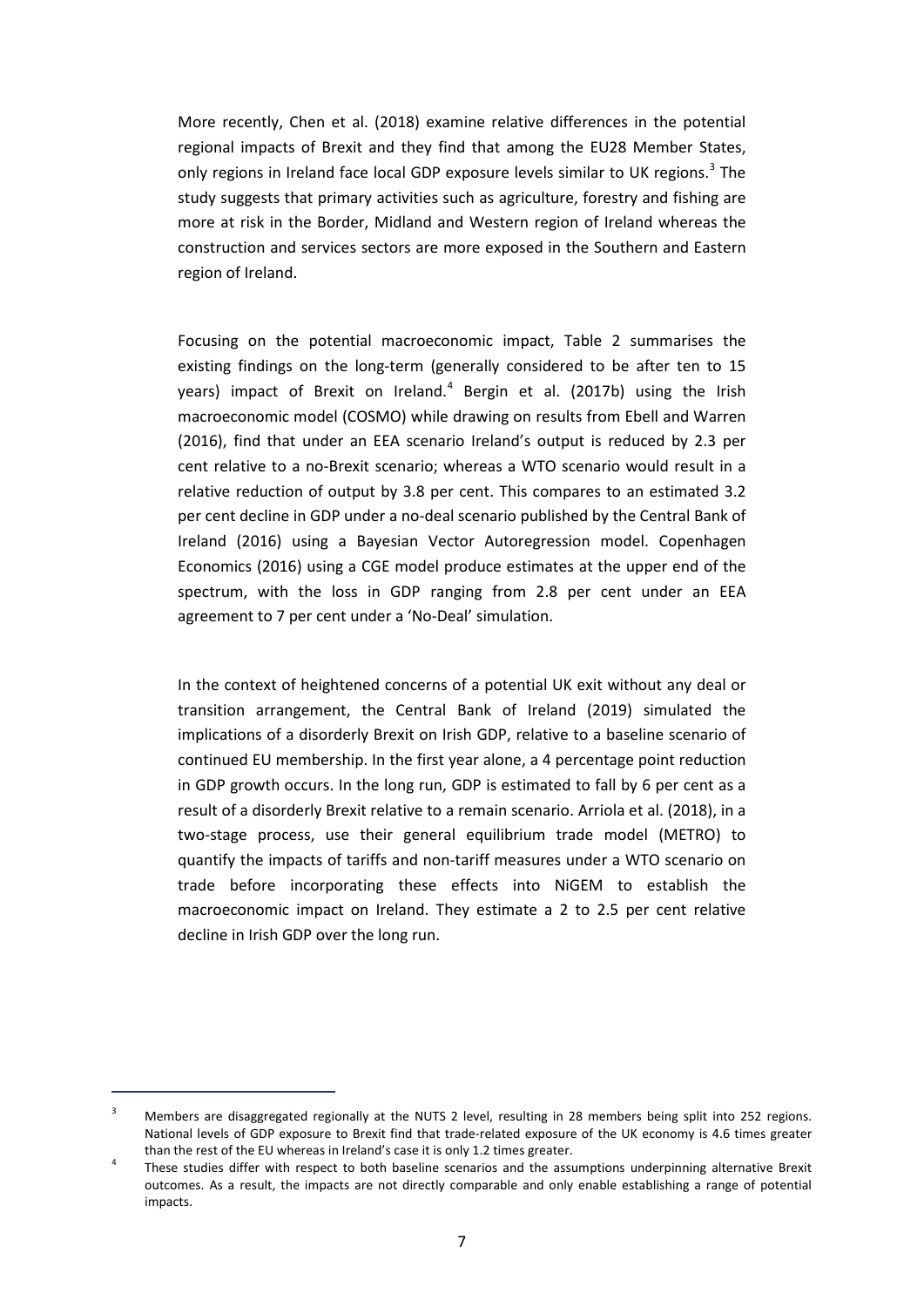## **Study Scenario GDP % Change Relative to Base Arriola et al. (2018)** 2.3 **Bergin et al. (2017b)** EEA -2.3 FTA  $-2.7$ WTO (No Deal) 3.8 **Copenhagen Economics (2016)** EEA -2.8  $FTA$   $-4.3$ No Deal -7.0 **Conefrey et al. (2018) No Deal 19 and 2018** 12.2 **Central Bank of Ireland (2019)** Disorderly No Deal -6.0 **IMF (2018a)**  $FTA$  -2.5 No Deal and the contract of the contract of the contract of the contract of the contract of the contract of the contract of the contract of the contract of the contract of the contract of the contract of the contract of th **Vandenbussche et al. (2019)** Norway Deal 1.3<br>No Deal 1.3 No Deal

## **TABLE 2 COMPARISON OF RECENT STUDIES ON THE LONG-TERM IMPACT OF BREXIT ON THE IRELAND**

## **2.3 Recent literature: trade impacts**

The recent focus on estimating micro-founded impacts of tariff and non-tariff measures on trade patterns is an important development in the Brexit literature (Lawless and Morgenroth, 2019; Cappariello, 2017; Arriola et al., 2018). These approaches generally seek to identify the economic costs of Brexit through directly applying trade frictions (such as tariffs and non-tariff measures) to microlevel data. Such estimates are likely to be more appropriate than the use of gravity model estimates to gauge the size of trade impacts which have been regularly used in macro-modelling exercises.

Gravity models estimate how much additional trade in goods and services happens between EU members (compared with countries that are not members) while accounting for differences in the size of economies, distance and other relevant factors. These studies generally find a positive effect on trade associated with EEA and EU membership. To calibrate a trade shock in macro-models, studies often simply reverse the value of these estimates. As summarised in Hantzsche et al. (2018), gravity model estimates suggest a reduction in bilateral UK-EU goods trade of between 25 and 65 per cent, and a reduction in UK-EU services trade of 19 to 65 per cent. This is a very wide range of estimates. Although the range largely reflects the particular trade agreement that is assumed and difference in samples, there is often wide variation in estimates of specific types of trade agreements (and the range of estimates associated with different types of trade agreements sometimes overlap). It can be argued that this approach lacks the precision needed to make a convincing estimate of the impact of EU membership on trade. Furthermore, assuming that the impact of leaving the EU is symmetric (i.e. reversing the value of estimates from gravity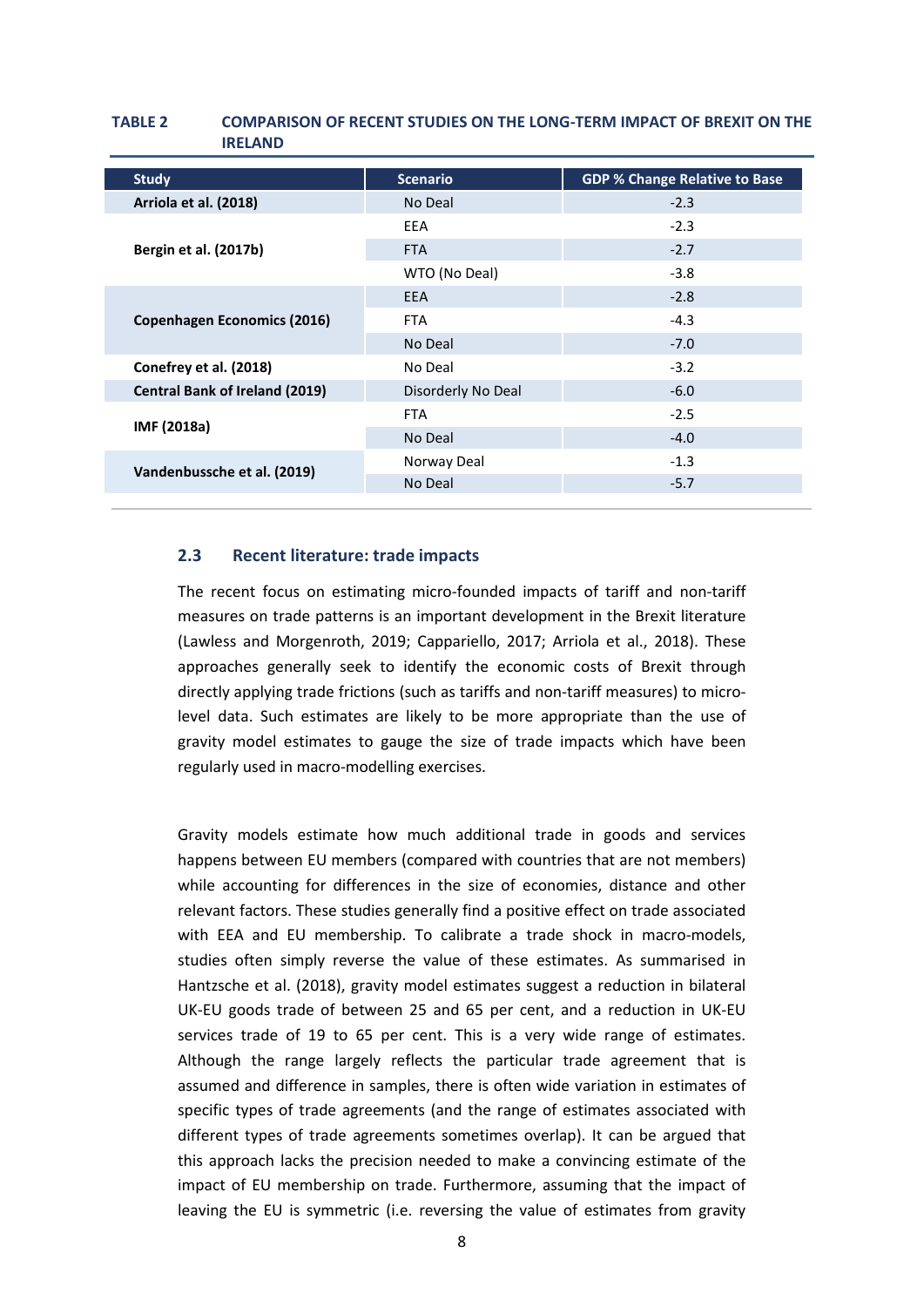models implying that all of the estimated trade gain associated with EU membership is lost) may excessively simplify the impact of increased trade frictions.

In this context, Lawless and Morgenroth (2019) provide an important alternative approach to quantifying the potential product, sectoral and aggregate impacts of applying WTO tariffs on UK-EU Member States' bilateral trade flows. Under the assumption that the full tariff amount would be incorporated into the price, they show that the impacts of tariffs significantly differ across countries due to variation in sectoral trade exposures.<sup>[5](#page-10-0)</sup> In their analysis, they show that WTO tariffs vary significantly by product, ranging from zero up to 75 per cent in the case of water pipe tobacco. At a sectoral level the average tariff rate ranges between zero and 50 per cent, with the Food, Clothes, and Tobacco sectoral aggregates in particular being highly exposed.

In terms of aggregate impacts, Lawless and Morgenroth (2019) find that EU to UK goods exports would be reduced by 30 per cent while UK to EU goods exports decline by 22 per cent. Interestingly, while Ireland makes up 5 per cent of UK imports, it would represent close to 20 per cent of the total EU tariff impacts under a WTO MFN tariff scenario. The projected fall in Irish goods exports to the UK is 31 per cent (4 per cent fall in total Irish exports) and UK goods exports to Ireland decline by 28 per cent (1.5 per cent fall in total Irish imports). In terms of trade losses, they find that agricultural and food products, textiles and traditional manufacturing sectors would be most affected.

Notwithstanding the importance of assessing the impact of tariffs, the ending of the UK's EU membership will have significant implications for the non-tariff measures (NTMs) including legal, regulatory and administrative terms under which goods and services can be traded. Integration of the EU Single Market has seen significant agreement by Member States over the years on standards and regulations in regards to, for example, product technical and safety specifications, and health compliance reviews. This has been coupled with agreement on administrative processes including customs declarations and documentary compliance, and border inspections. Membership of the Single Market supports greater trade integration, by reducing trade costs through for instance, the

1

<span id="page-10-0"></span>It should be noted that quotas on particular imports determine the effective tariff rate. Any within-quota imports face lower tariffs, meaning that the overall effective tariff would likely be lower than the WTO MFN rate. In the absence of the UK's WTO tariff schedule and given that the UK is unlikely to impose EU quotas (due to its smaller size than the EU and its trade deficit in products such as food and pharmaceuticals), this particular analysis has taken the conservative option of applying full tariffs to all trade. As such, the tariff rates imposed should be considered an upper bound to the median tariff rate applied in that analysis.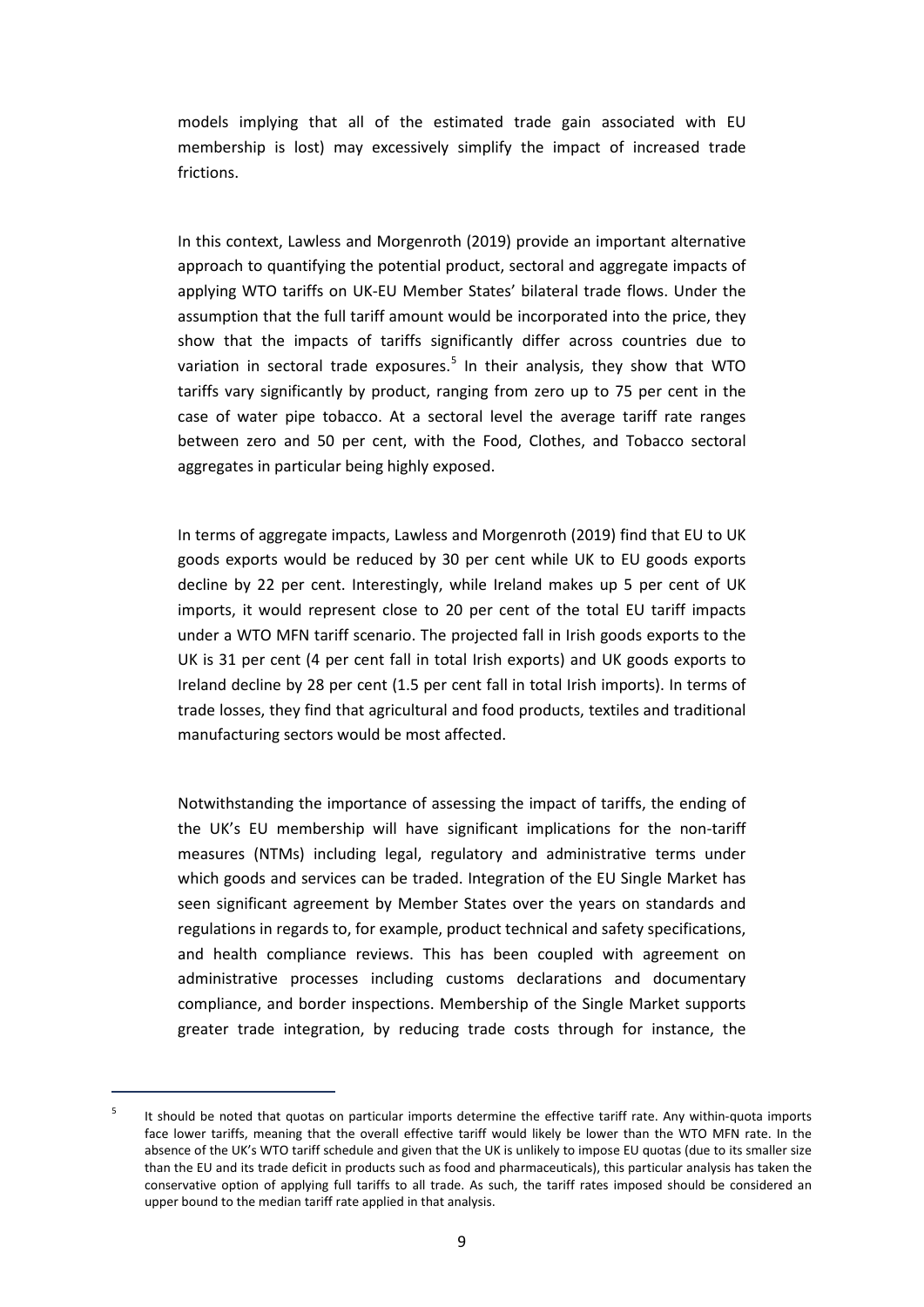streamlining of customs processes, and by better regulatory alignment which can facilitate the elimination of market failures arising from information asymmetries.

Studies seeking to quantify NTM effects, including Lawless (2010) and Byrne and Rice (2018), use variations of a gravity model approach to estimate the impact of non-tariff measures on sectoral trade flows. Byrne and Rice (2018) show that the average border time increase associated with leaving the Customs Union is 4.5 hours. This would equate to a 90 per cent increase on current UK waiting times for imports. This is estimated to lead to a 9.6 per cent decline in goods trade between the Ireland and the UK. From an Irish perspective, these transport waiting times are a particularly relevant concern as a considerable proportion of Irish goods (measured in terms of volume) are shipped to (53 per cent) and from (11 per cent) the continent via the UK landbridge (Lawless and Morgenroth, 2017).

## **2.4 Recent literature: FDI impacts**

While the UK's exit from the EU will adversely affect Irish trading activity with significant negative implications for the wider economy, a strong argument can be made that the impact will be offset in part as a result of FDI being diverted into Ireland. As discussed in Barrett et al*.* (2015), Ireland continues to be one of the most important destinations for FDI in the world. This is attributed to factors such as the presence of a highly educated English speaking labour force, limited barriers to trade and investment due to EU membership and trade agreements with other non-EU countries, a business friendly regulatory environment and a simple corporate tax system with relatively low tax rates. To the extent that these attributes are closely shared with the UK, it opens up the potential opportunity for firms to relocate investment here in order to remain within the EU or undertake new investment that might otherwise have located in the UK (Lawless and Morgenroth, 2016).

Compared to the trade literature, there is limited research to draw on in terms of quantifying the potential impact of the UK's decision to exit the EU on the inflow of FDI into the UK. Ebell and Warren (2016) identify three main approaches that provide useful estimates which can be used to quantify potential FDI inflow effects under alternative EU UK trading arrangements. These include gravity models, synthetic cohorts analyses and regression based analyses assessing the relationship between FDI and openness. Most studies appear to indicate that UK inward FDI will reduce by in the region of 20 to 30 per cent, (e.g. Ramasamy and Yeung (2010), 20-27 per cent; Bruno et al. (2016), 12-28 per cent; HM Treasury (2016), 26 per cent; Campos and Coricelli (2015), 25-30 per cent; Straathof et al. (2008) estimates a 22 per cent intra-EU FDI loss and an 11 per cent non-EU loss).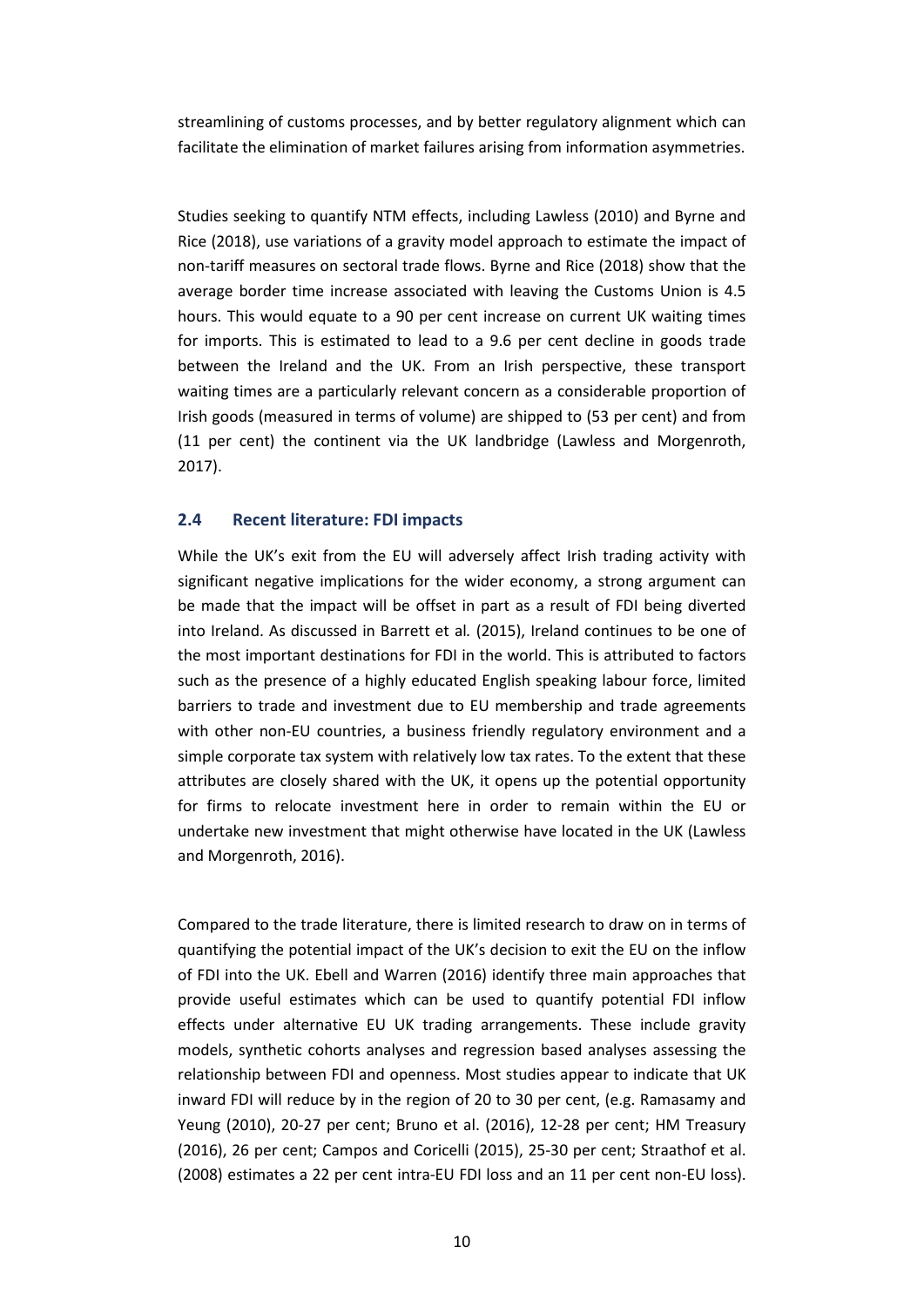However, findings in Fournier (2015) would suggest a greater band of uncertainty around the potential impact of Brexit on UK FDI (i.e. 10 to 45 per cent).

In terms of gauging the impact for Ireland, Lawless and Morgenroth (2016) suggest that the stock of Irish FDI would increase by 7.3 per cent assuming a reduction in the UK FDI stock of 27 per cent which is allocated in line with Ireland's current non-UK EU FDI share of 6.9 per cent.

## **3. SCENARIOS**

Our analysis is focused on the most well understood potential impacts of Brexit, namely on trade and FDI. The scenarios are built up from estimates in the empirical literature of the magnitude of the effects on trade, incorporating the imposition of tariffs and non-tariff measures, and on FDI. In contrast, our previous analysis of the potential impact of Brexit (Bergin et al., 2017b) drew on macro scenarios from NIESR (Ebell and Warren, 2016) and did not include the effects of potential FDI diversion to Ireland, whereas in this Article we use recent micro-evidence to calibrate macro scenarios in NiGEM and assess the impact on Ireland using the COSMO model. While these effects may not be exhaustive, there is a consensus that these are the most important impacts. In this section, we describe the particular assumptions that we use to model the main impacts of Brexit on the Irish economy.

## **3.1 Approach**

1

A key question concerns the range of possible outcomes for the future relationship between the UK and the EU. At the time of writing, there is still considerable uncertainty as to this future relationship. This study focuses on three main scenarios, which we describe as *Deal*, *No-Deal* and *Disorderly No-Deal*, while acknowledging that other outcomes are possible. In order to determine the total potential impact of Brexit on Ireland, we compare these scenarios to a counterfactual or hypothetical base case where the UK stays in the  $FII<sup>6</sup>$  $FII<sup>6</sup>$  $FII<sup>6</sup>$ 

In the *Deal* scenario, a deal between the UK and EU is agreed which includes a transition period until the end of 2020 during which time the UK continues to abide by all existing EU rules and regulations. In the longer term a free trade agreement is agreed between the UK and the EU27. This scenario is based on the Withdrawal Agreement. While the Withdrawal Agreement does not fully specify

<span id="page-12-0"></span> $6$  To the extent that existing forecasts, such as those regularly undertaken by the ESRI. Department of Finance Central Bank, etc., have already incorporated some Brexit scenarios, directly adjusting these forecasts for the impacts described in this paper would constitute an over-adjustment as the base case here is the UK remaining in the EU.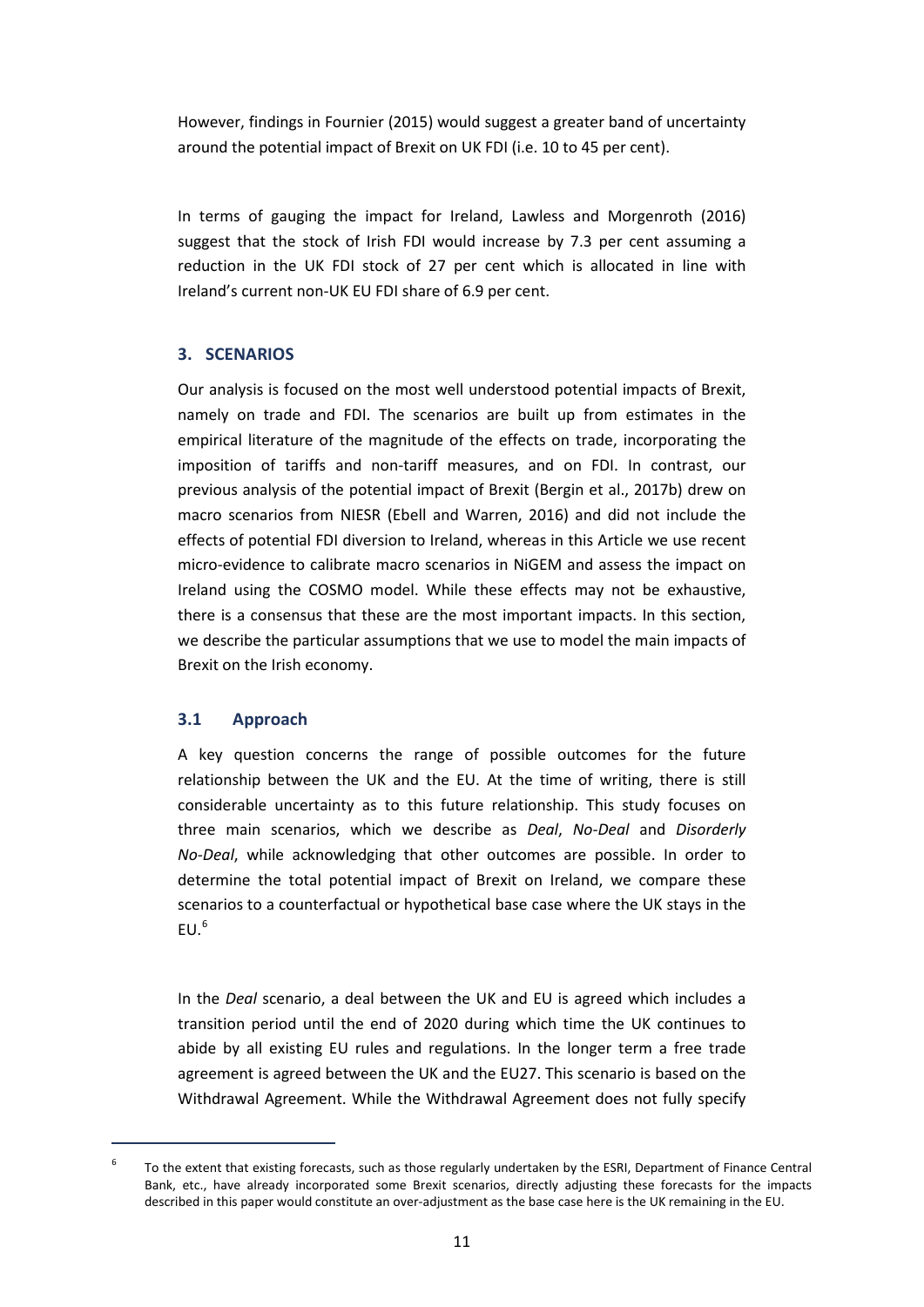the future relationship between the UK and EU, it is consistent with a high degree of alignment between the UK and EU. Hantzsche et al. (2018) interpret the Withdrawal Agreement as including no tariffs, fees or quantitative restrictions on goods trade, and deep but not full regulatory alignment thereby leading to more trade frictions than EU membership. While there are no specific provisions for services in the Withdrawal Agreement, the Political Declaration looks for the EU and UK to conclude 'ambitious, comprehensive and balanced arrangements on trade in services…'. Hantzsche et al. (2018), interpret this as implying more frictions than EU membership. It is also possible that Article 50 will be extended by some time to ensure that a deal can be agreed between the UK and EU that can be ratified in the UK parliament. While an extension of Article 50 may lead to some additional uncertainty in the short-run, the ultimate economic impact will be close to the *Deal* scenario considered in this paper.<sup>[7](#page-13-0), [8](#page-13-1)</sup> The short-run effects of this scenario are more limited. In the *No-Deal* scenario, the UK exits the EU without a deal but the adjustment to the changed relationship between the UK and EU occurs in an orderly fashion. However, WTO tariff arrangements will apply to goods trade, there will be non-tariff measures, and services trade will also be negatively impacted. In the *Disorderly No-Deal* scenario, the UK exits the EU without a deal and there is an additional disruption to trade in the short-run. In each scenario, some of the negative trade impact is partially offset by FDI being diverted to Ireland.

We adopt a two-step modelling approach to estimate the potential impact of Brexit on the Irish economy. In the first step, we apply shocks to the UK economy using the NiGEM global model of the National Institute of Economic and Social Research to generate estimates of the impact of Brexit on the UK and the wider international economy. Several studies have used the NiGEM model in their analyses of the economic impact of Brexit (e.g. Ebell and Warren, 2016; Ebell et al., 2016; Hantzsche et al*.,* 2018; HM Treasury, 2016; Kierzenkowski et al., 2016), as it is a multi-country model with explicit trade linkages that makes it very suitable for modelling the impacts of changes in trade policy. Then, in the second step, we incorporate these international impacts into COSMO, the ESRI's model of the Irish economy, $9$  to gauge the impact on Ireland.<sup>[10](#page-13-3)</sup> We also incorporate the

 $\overline{a}$ 

<span id="page-13-0"></span> $7$  This scenario assumes a relatively close ongoing relationship between the EU and UK. We have also considered a

<span id="page-13-1"></span>scenario whereby a deal is agreed but the eventual relationship between the UK and EU is less close.<br><sup>8</sup> This, of course, assumes that following an extension of Article 50 a deal is agreed between the UK and EU that is ratified by the UK parliament. If, after an extension of Article 50, this does not happen it would imply reverting to a no-deal scenario.<br>See Bergin et al. (2017a) for a full description of the mechanisms and behaviour of the model. In COSMO, sectors are

<span id="page-13-2"></span>defined based on the Supply and Use Input-Output Tables from the Central Statistics Office. A sector is defined as traded if at least 50 per cent of total final uses (excluding change in stocks) are exported. The aggregate government sector comprises those sectors in which at least 50 per cent of total final uses (excluding changes in stocks) are used

<span id="page-13-3"></span>by the government as consumption. The non-traded sector comprises the remaining sectors.<br><sup>10</sup> Specifically, in COSMO the international economy is largely exogenous, reflecting the small open economy nature of Ireland, so we incorporate key international variables from NiGEM. These variables include interest rates, effective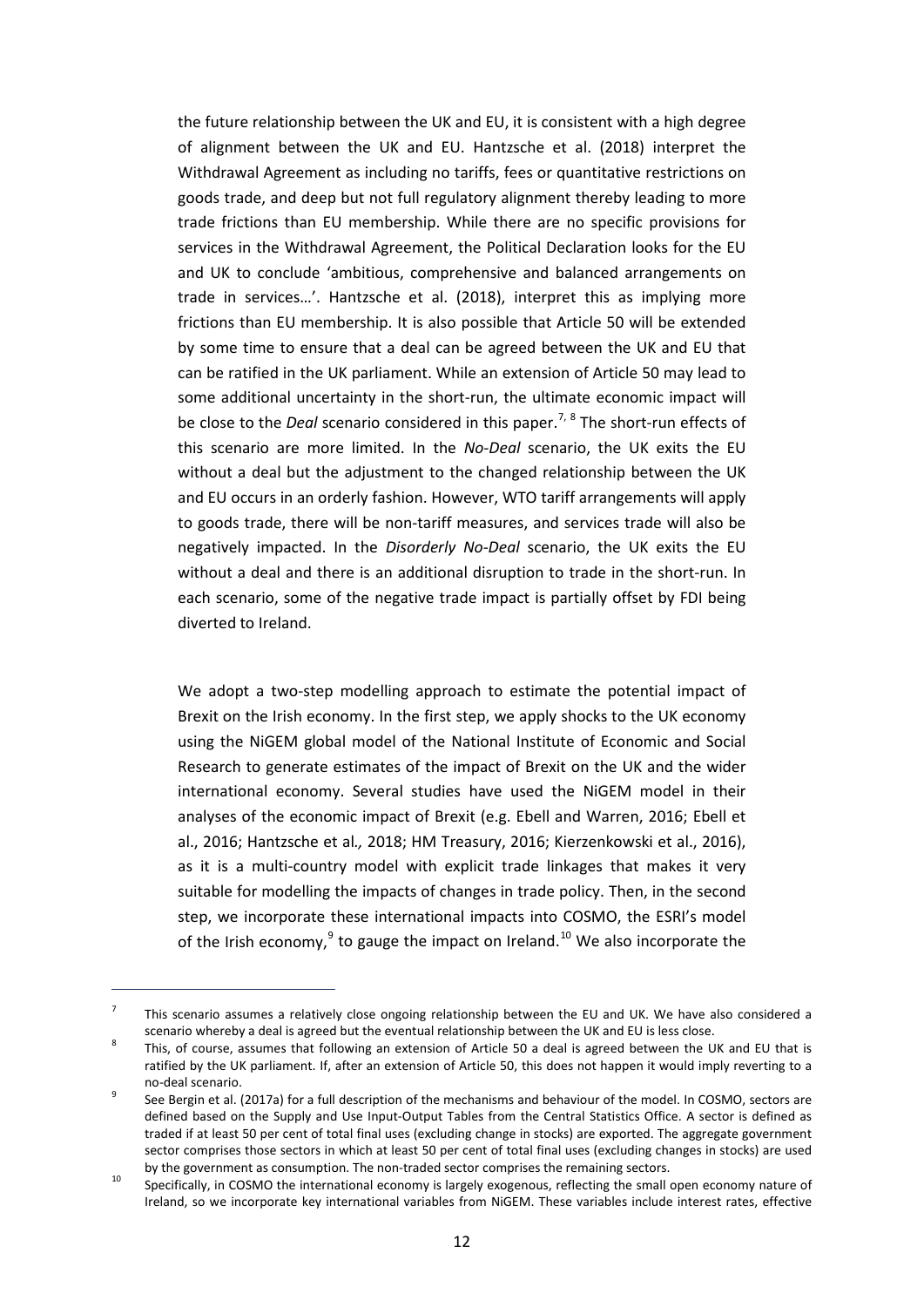likely impact of Brexit on FDI to Ireland using the same approach as Lawless and Morgenroth (2016). While the FDI effect is expected to have a positive effect on Ireland, the positive impact is outweighed by the negative trade effect.

There is one main difference to the modelling approach adopted compared to our previous assessment of the impact of Brexit on Ireland (see Bergin et al., 2017b) and to the Central Bank of Ireland (2019), and that is we calibrate our own estimate of the trade shock associated with Brexit. There is a consensus in the literature that the largest impacts of Brexit (on the UK, EU and Ireland) will be through the trade channel. The most common approach in macro-modelling exercises, to gauge the size of trade impacts, is to draw on estimates from gravity models. Here, we move away from gravity model based estimates where possible and draw on the recent micro-economic literature to calibrate potential trade shocks (described in detail in Section 3.3) which then incorporate into the NiGEM and COSMO models using the approach described above.

## **3.2 The counterfactual scenario**

To capture the potential impact of Brexit, we compare the various Brexit scenarios to a counterfactual baseline where the UK remains a member of the EU. There is some evidence to suggest that the performance of the UK economy has already been affected by the decision to leave the EU, implying that overall UK growth has already fallen below where it otherwise would have been since the referendum. This is largely attributed to the impact of uncertainty on business investment decisions, the depreciation of Sterling and the downgrading of future growth prospects (see, for example, Born et al., 2018; Bloom et al., 2018). NIESR construct a counterfactual scenario whereby, should the UK decide not to leave the EU, there would be some unwinding of these negative effects (Hantzsche et al., 2018). We import this international baseline into COSMO to generate a counterfactual baseline.

## **3.3 Assumptions**

## *Trade*

 $\overline{a}$ 

NIESR (Hantzsche et al., 2018) construct various Brexit scenarios with detailed assumptions for the UK concerning reductions in trade, FDI, EU budget contributions, migration and productivity.<sup>[11](#page-14-0)</sup> Previous research suggests that the main economic impact of Brexit on most countries, and especially for extremely open economies such as Ireland, is likely to transmit through the trade channel.

<span id="page-14-0"></span>exchange rates, oil prices, competitor prices, trade-weighted world demand (for Irish exports) and conditions in alternative labour markets.<br><sup>11</sup> In the scenarios that follow, we implement alternative trade shocks in NiGEM, while keeping other UK assumptions

the same as in Hantzsche et al. (2018).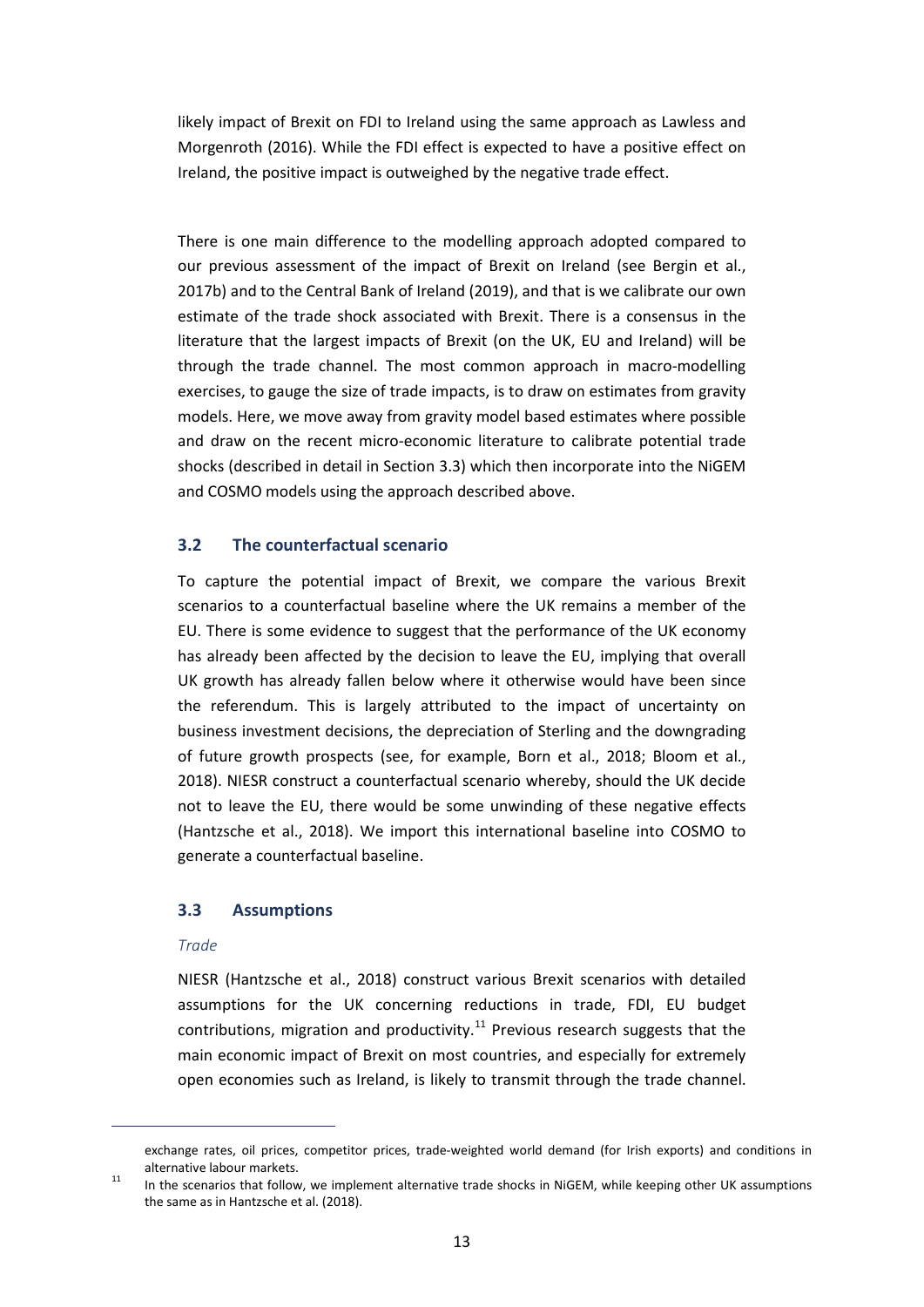Therefore, the assumptions made about the long-run change in UK-EU trade as a consequence of Brexit are crucial to assessing the impact of Brexit. NIESR (Hantzsche et al., 2018) draw on various estimates from the empirical literature based on gravity models (including Baier et al., 2008; Ebell, 2016; van der Marel and Sheperd, 2013; and Ceglowski, 2006) and assume in a no-deal scenario that the long-run reduction in UK-EU bilateral trade as a result of Brexit will be 56 per cent. They consider separate estimates for goods and services and take account of the share of goods and services in total UK-EU trade, which is 68.3 per cent and 31.7 per cent, respectively (Hantzsche et al., 2018). This study employs a more direct approach to examining potential trade impacts of various Brexit scenarios by focussing on the imposition of tariffs and non-tariff measures.

In a no-deal scenario, the UK is assumed to revert to trade under WTO mostfavoured-nation status after the UK leaves the EU at the end of March and so goods trade will be subject to tariff and non-tariff measures and services trade will be impacted by regulatory measures. We draw on several studies to calibrate each component of the shock and use these micro-founded estimates to generate an alternative trade shock.

Lawless and Morgenroth (2019) examine detailed trade flows between the UK and all other EU members and match over 5,200 products to WTO tariff rates applicable to external EU trade. Their analysis accounts for differences in trade patterns across countries as well as differences in tariffs and in the responsiveness of demand for different products to price changes. They find a total reduction in UK-EU goods trade of 22 per cent with different impacts across countries. We use these estimates to calibrate a shock to goods trade.

While Lawless (2018a) shows that there is a strong correlation between tariff and non-tariff measures, for our purposes we draw on the empirical literature to develop a micro-founded estimate of the potential impact of non-tariff measures on goods trade. We use Smith et al. (2018) estimates of non-tariff costs associated with the UK's exit from the EU and combine them with the sectoral median trade elasticities obtained from Imbs and Mejean  $(2017)^{12}$  $(2017)^{12}$  $(2017)^{12}$  to derive Brexit related NTM impacts on goods trade.<sup>[13,](#page-15-1)[14](#page-15-0)</sup> This is similar to the approach

 $\overline{a}$ 

<sup>&</sup>lt;sup>12</sup> Smith et al. (2018) define their sectors using classification GTAP (Global Trade Analysis Project – product classification) while Imbs and Mejean (2017) define their sectors at the ISIC (International Standard Industrial Classification) two-digit level. In our analysis, both classifications are matched to six-digit HS (Harmonized Commodity Description and Coding System) product export data taken from Comtrade using concordance tables from World

<span id="page-15-1"></span><span id="page-15-0"></span>Integrated Trade Solution (WITS) database of nomenclatures: wits.worldbank.org/product\_concordance.html.<br><sup>13</sup> The Smith et al. (2018) estimates of non-tariff costs associated with the UK's exit from the EU are based on new estimated product level ad valorem equivalent rates of a number of NTMs (Cadot et al., 2018). Smith et al. (2018) construct trade weighted costs of two types of NTM (i.e. sanitary and phytosanitary measures, and technical barriers) faced by non-EU countries exporting into the EU which are then summed together to give a total NTMs cost. The increase in the non-tariff related costs associated with the UK's exit from the EU to a WTO MFN arrangement is assumed to be half of the total NTM cost. This assumption is influenced by earlier research by Berden et al. (2013).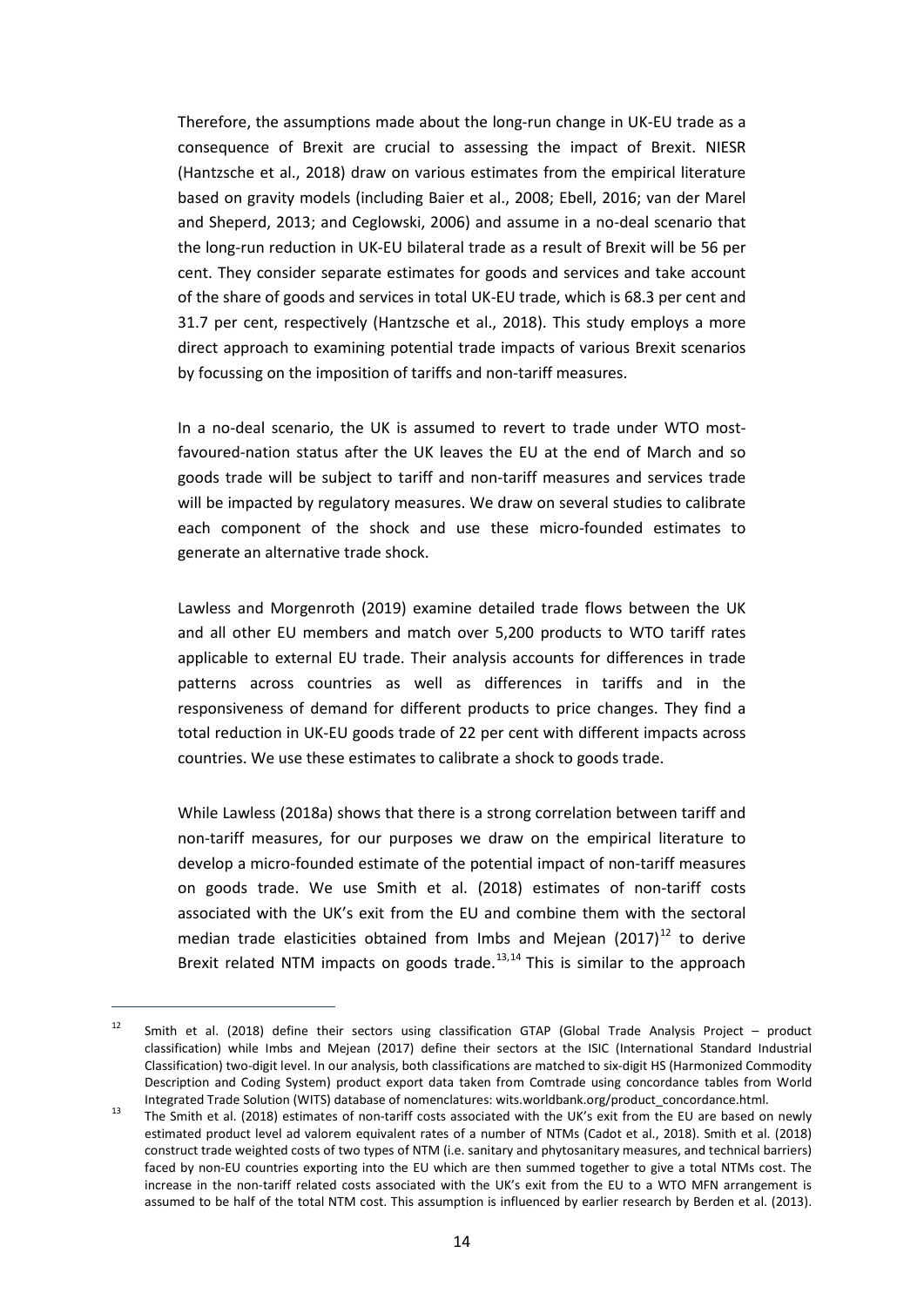used by Lawless and Morgenroth (2019) to quantify tariff increases on goods trade.

These estimates imply that UK-EU goods trade could be reduced by a further 31 per cent (average impact across countries), around 1.4 times the effect associated with tariffs alone, bringing the total impact on UK-EU goods trade to around 53 per cent. In terms of the aggregate effect, this impact is substantial. It is also worth noting the variation in the impact on a country-by-country basis. This variation reflects in part differences in sectoral trade patterns (i.e. trade structure) between the UK and EU Member States which results in some countries being more exposed to larger NTM increases. As shown in Figure 1, UK exports to Cyprus, Austria and Italy would be relatively adversely affected by the implementation of the NTMs, with potential falls of 47, 42, and 40 per cent respectively. UK exports to Slovenia, Netherlands and Lithuania would be the least negatively affected. Interestingly, the NTM impact on UK exports to Ireland would be just below the EU average of 31 per cent.<sup>[15](#page-16-0)</sup>



*Source:* Authors' Estimates.

 $\overline{a}$ 

which estimated that the potential reductions to NTMs from a transatlantic trade deal could be in the region of 50

per cent.<br>14 To undertake our assessment of the non-tariff measures implications for trade we assume that Brexit related NTM

<span id="page-16-0"></span>costs fully feed in to prices.<br><sup>15</sup> We applied the same approach to assess the impacts of NTMs on Ireland's trading activity with the UK. We find that applying the OECD's assumed post-Brexit NTMs increases under a WTO type scenario (Smith et al., 2018) would reduce Irish exports to the UK by 28 per cent. In terms of the sectoral contributions, the Chemical, rubber, plastic products; Meats products; and Other processed foods sectors would experience the largest decreases, making up 60 per cent of the overall decline. Irish imports from the UK would reduce by 24 per cent. The Chemical, rubber, plastic products; Motor vehicles and parts; Machinery and equipment n.e.c.; and Other foods sectors would see the largest reductions contributing approximately 60 per cent to the overall decline in Irish imports from the UK.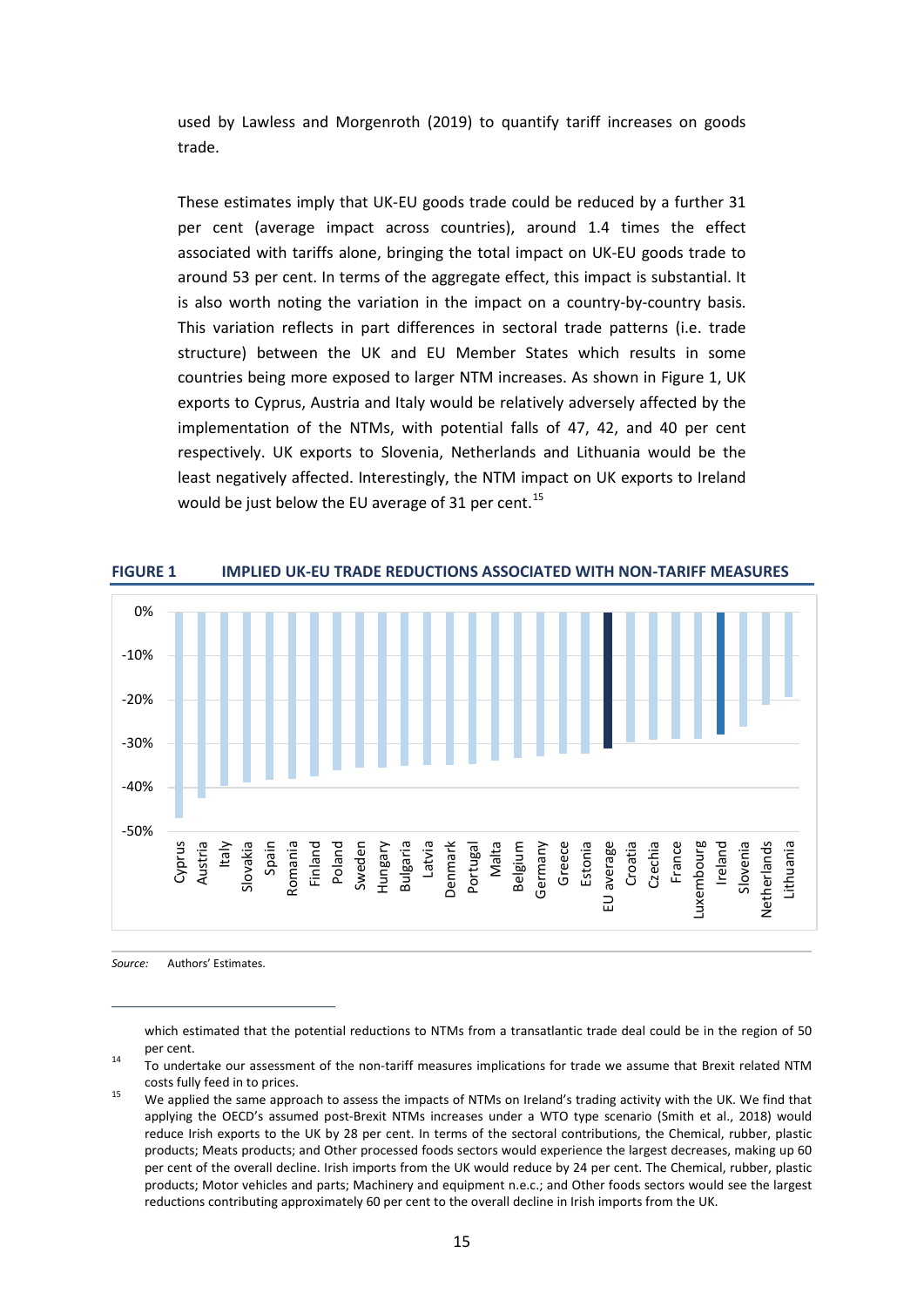At a sectoral level, the size of the reduction in the share of UK exports would vary significantly. The sectors which would experience the largest falls in exports are Motor vehicles and parts; Chemical, rubber, plastic products; Machinery and equipment n.e.c.; Wearing apparel; and Transport equipment n.e.c., contributing close to 80 per cent of the total decline in UK-EU exports. In general, the larger effect on these sectors can be explained as a combination of the level of their exports, with higher non-tariff measures and a relatively elastic sectoral price response.

Turning to the potential Brexit impact on services trade, in terms of a no-deal scenario, reverting to WTO tariffs provides a reference point to base scenarios for goods, yet there is no comparable benchmark for the magnitude of trade impacts for services. Service trade restrictions are determined by non-tariff measures such as recognition of standards, permissions etc. which are harder to measure. Lawless (2018b) using a gravity model approach finds that EU membership has increased services trade by around 26 per cent.<sup>[16](#page-17-0)</sup> We use this estimate to calibrate a shock to services trade.

Overall, the micro-based estimates for the reduction in goods trade including tariff and non-tariff measures and the estimate of the reduction in services trade imply a reduction of around 44 per cent in UK-EU trade in the long run, accounting for the share of goods and services in UK-EU trade. While this estimate is broadly consistent with NIESR's (Hantzsche et al., 2018) assumption of a reduction in UK-EU trade of 56 per cent, it is roughly a quarter below the trade impact that they assume. We prefer this approach as it provides a more direct estimate of the potential impact on trade as a result of Brexit. We adopt this long-run trade assumption in our *No-Deal* and *Disorderly No-Deal* scenarios.

NIESR consider two scenarios associated with a deal. In one scenario, which they describe as 'Deal + Backstop', they assume that total UK-EU trade will fall by around 30 per cent in the long run. They reduce, in particular, their estimate for the fall in goods trade, which they assume to be 25 per cent, as the backstop in the Withdrawal Agreement would keep the whole of the UK in a single customs territory with the EU and this will, on balance, have a much larger impact on goods trade. In the second scenario, which they describe as 'Deal + FTA' the longrun impact on overall trade is assumed to be 46 per cent and, again, most of the

 $\overline{a}$ 

<span id="page-17-0"></span><sup>&</sup>lt;sup>16</sup> This estimate is considerably below that of Hantzche et al. (2018). Given the questionable assumption that is often incorporated in macro-models that the extra trade associated with EU membership (based on estimates from gravity models) would completely unwind as a result of Brexit, we prefer this lower estimate to calibrate a shock to services trade.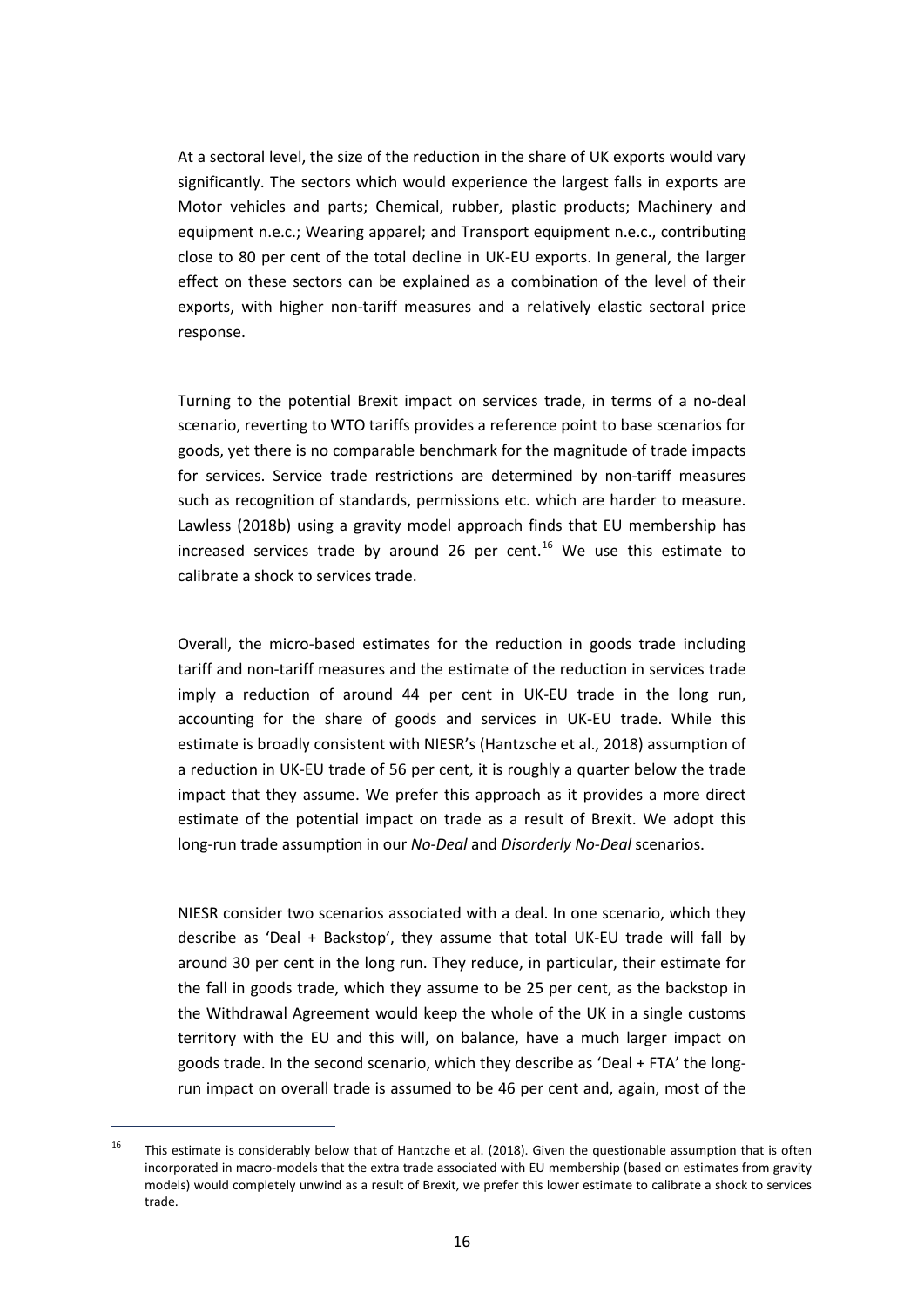adjustment is for goods trade, which they assume to fall by 40 per cent. As both of these assumptions are based on estimates from gravity models, we use the lower bound estimate of 25 per cent for goods trade from the studies NIESR use to calibrate their goods trade shock. We leave our estimate for services trade unchanged from the *No-Deal* scenario so overall this implies a long-run average reduction in UK-EU trade of 24 per cent. As a sensitivity check, we also consider a scenario whereby the average long-run reduction in UK-EU trade is 30 per cent, around one-quarter higher than what we consider in our main *Deal* scenario.

#### *Foreign Direct Investment*

Our analysis of the macroeconomic impact of Brexit on the Irish economy includes the potential diversion of some FDI from the UK to Ireland. In aggregate terms, the UK is expected to lose around a quarter of its FDI inflows in the event of a No-Deal Brexit and 21 per cent in the case of a deal (see Ebell and Warren, 2016, for a summary of the relevant literature). Ireland is already an attractive destination for FDI. In 2016, according to Eurostat, Ireland's stock of FDI represented 5.6 per cent of the total stock of FDI of the EU, whereas the equivalent figures for GDP and population were 1.8 per cent and 0.9 per cent, respectively. Furthermore, Ireland and the UK share a number of similarities, in terms of economic structure, language and legal system etc. that make it reasonable to assume that Ireland could act as a competitive alternative destination for FDI. For example, Davies et al*.* (2016) find perceptions of Ireland and the UK as being similar in terms of alternative locations for FDI, in particular among non-EU investors and in the services sector. In this case, Ireland would be able to capture a significant portion of FDI spillovers from the UK relative to the size of the country.

Our approach of estimating the FDI effect for Ireland follows closely with that of Lawless and Morgenroth (2016). The methodology is refined somewhat by estimating the potential losses for the UK and gains for Ireland at a sectoral level (NACE Rev. 2). We calculate sectoral FDI losses for the UK by combining sectoral data on UK FDI stocks and expected sectoral losses. We use the sectoral distribution of Ireland's non-UK EU FDI stocks to determine the share of FDI inflows (from the UK or diverted from the UK) by sector. These sectoral gains are aggregated and converted to inflows of additional FDI in COSMO.

The first step of this approach is to profile the current stock of FDI in the UK at the sectoral level and to evaluate which of these sectors would be more affected by Brexit. Figure 2 shows the sectoral shares of UK FDI and the expected losses in GVA by sector. The figure shows that FDI in the UK is heavily concentrated in Services, in particular Financial Intermediation, which represents approximately 30 per cent of total FDI. Other services, which includes categories such as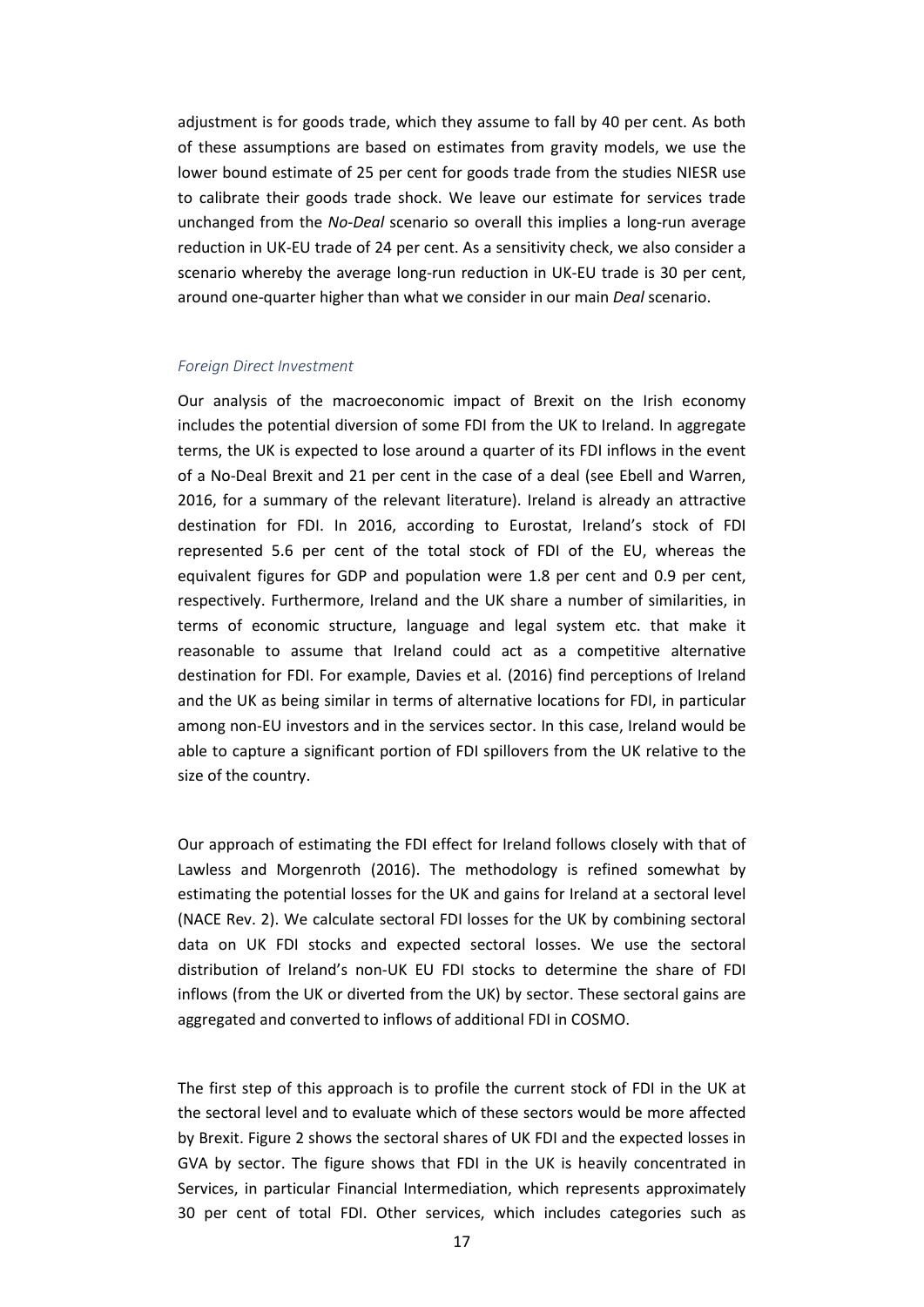Communications, Professional Activities and Support Services, account for 16.7 per cent of the total. Other notable sectors include Food and beverages (10.7 per cent), Mining and quarrying (9.0 per cent), and Other manufacturing (6.5 per cent), which includes the manufacture of computers and other machinery.

The impact of Brexit in the case of no deal is expected to vary by sector. We use the distribution of expected sectoral losses of gross value added (GVA) as weights to calculate the expected loss of sectoral FDI. Sectoral losses of GVA can be calculated based on the different price elasticities of the different sectors and the projected barriers to trade in a Brexit scenario, which in turn are used as an approximation for sectoral losses of FDI. Sectoral losses are calculated by aggregating the results of studies that have estimated sectoral impacts of a no-deal Brexit, including HM Government (2018), Felbermayr et al*.* (2018) and IMF (2018b). The results are shown in Figure 2. In percentage terms, the sectors with largest expected losses are Chemicals and Pharmaceuticals, although both represent a small share of the UK's FDI stock, followed by Financial Intermediation and the manufacture of Computers, electronic and optical products. We apply these implied sectoral losses to the total inward FDI reduction. In absolute terms, i.e. by multiplying the size of the stock of each sector's FDI by its expected loss, the loss of FDI in the Financial Intermediation sector represents almost two-thirds of the total expected loss, due to its importance in terms of FDI and its large expected loss of GVA. Other sectors with large absolute losses are Computer and electronics, Chemicals, Information and communication, and Professional activities.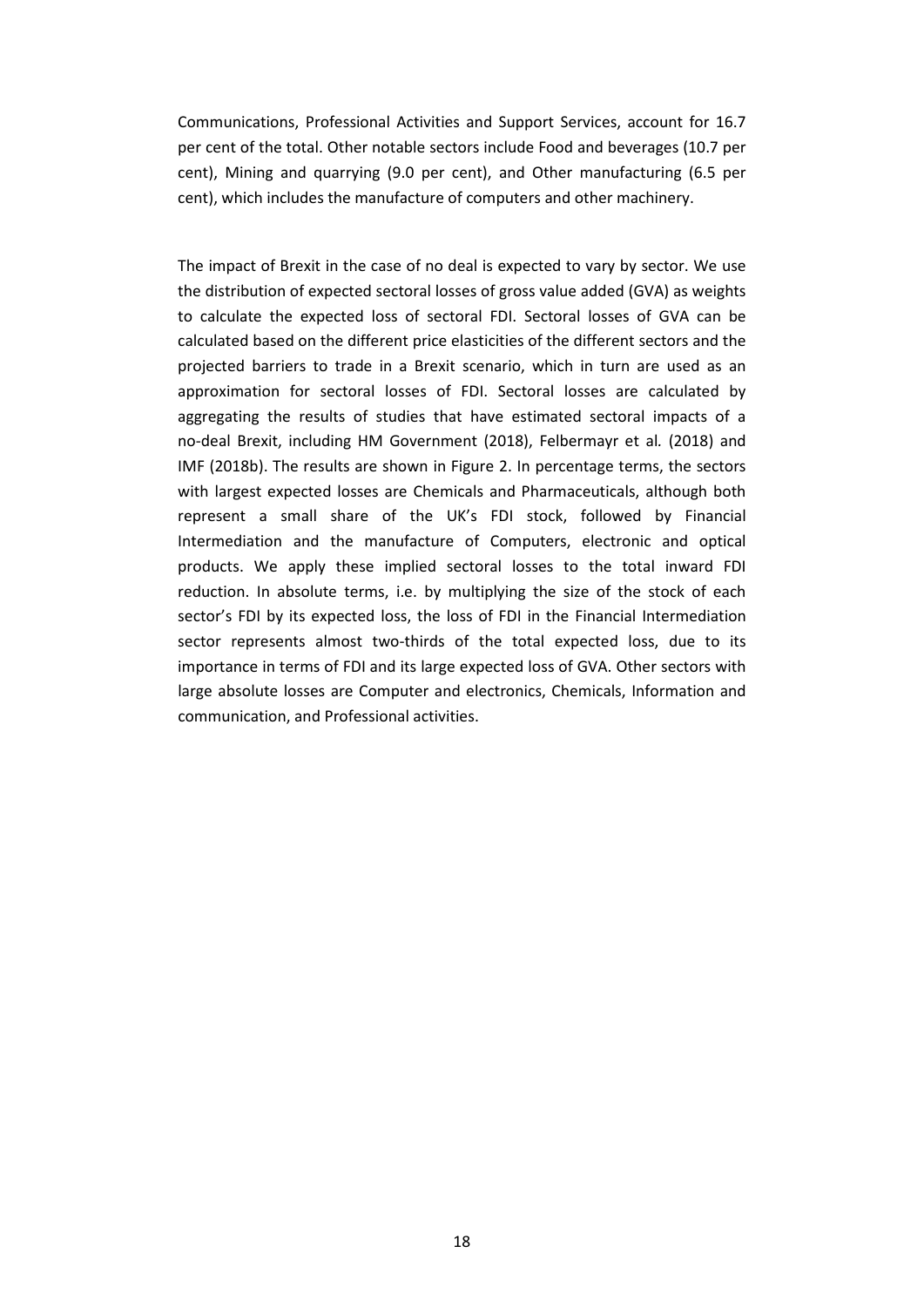



*Sources:* FDI stocks from ONS and Eurostat and defined as the net stock of inward FDI from the rest of the world; Sectoral losses from International Monetary Fund (2018b); HM Government (2018); and Felbermayr et al. (2018).

After evaluating the UK sectoral level FDI impacts, the next step is to check which sectors in Ireland are in the best position to attract some of this potential FDI from the UK. Our approach is to approximate the attractiveness of each Irish sector by their current share of non-UK EU (EU27) FDI stock. Sectoral Irish FDI data contain some non-standard aggregations because of confidentiality reasons, however we can make some inferences. Figure 3 shows the Irish share of the EU (non-UK) FDI stock. The figure shows that there are three sectors where Irish FDI represents more than a third of the total EU27 stock: Undisclosed manufacturing (including the manufacture of computer and electronic products), Manufacture of pharmaceuticals, and Administrative and support activities (including aircraft leasing). Two other sectors represent a share of EU27 FDI of over 10 per cent: Professional activities (legal, accounting, consultancy and engineering activities), and Other manufacturing (including the manufacture of medical devices).

With these shares acting as proxies for the attractiveness of various sectors with respect to FDI inflows, we can estimate how much inward FDI Ireland would be able to capture from the UK by multiplying the expected UK loss of FDI in every sector by the share of Irish EU27 FDI in that sector. This exercise shows that the potential largest gains would be in the Undisclosed manufacturing sector – mainly computer, electronic and optical products – a sector which combines a significant share of FDI in the UK, a large predicted loss in the UK, and a very high attractiveness to Ireland. The gains in this sector could amount to almost 40 per cent of the total predicted gain. Significant gains could also be achieved in the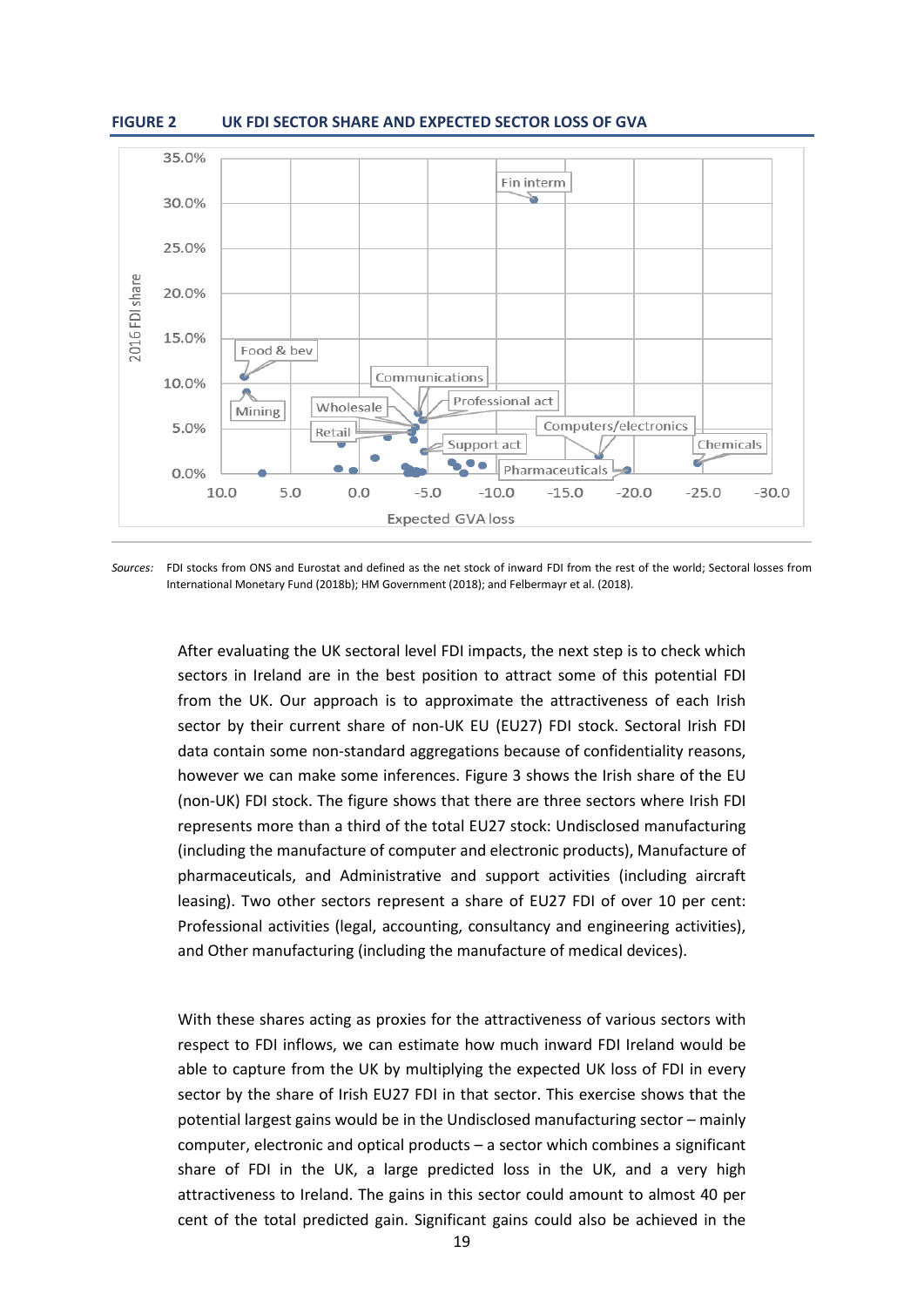Financial Intermediation sector  $-$  despite the relatively low attractiveness of Ireland in this sector – due to the size of the projected losses on the UK. Other sectors with potentially important gains include Professional activities, Administrative and support activities, Computer services, and Pharmaceuticals. In aggregate terms, the gain could amount to around €26 billion, which would represent an increase of 3.3 per cent over the current stock of Irish FDI and a capture of 7.6 per cent of the FDI spillovers from the UK following a no-deal Brexit. In the *Deal* scenario, the projected capture would imply an increase of 2.7 per cent over the current FDI stock.

#### **FIGURE 3 IRISH SHARE OF EU27 (NON-UK) FDI STOCK, 2016**



*Sources:* CSO and Eurostat.

*Notes:* \*Manufacture of basic metals and fabricated metal products, except machinery and equipment (C24-25); Manufacture of computer, electronic and optical products (C26); Manufacture of machinery and equipment n.e.c. (C28); Manufacture of motor vehicles, trailers, semi-trailers and of other transport equipment (C29-30)

\*\* Manufacture of leather and related products (C15); Manufacture of other non-metallic mineral products (C23); Manufacture of electrical equipment (C27); Manufacture of furniture (C31); Other manufacturing (C32); Repair and installation of machinery and equipment (C33)

\*\*\* Agriculture, forestry and fishing (A); Mining and quarrying (B); Electricity, gas, steam and air conditioning supply (D)

\*\*\*\* Transportation and storage (H); Real estate activities (L).

As in Lawless and Morgenroth (2016), we also assume that part of the exports associated to the activity of MNCs in the UK would reallocate to Ireland in a proportion similar to the captured FDI. This reallocation would produce an increase in Irish exports of 2.8 per cent above the baseline (2 per cent in the case of the *Deal* scenario), with a proportional increase in traded sector production because of the additional exports. Due to the uncertainty about the timing of the FDI relocation decisions, we simply assume that the increase in investment, exports and traded sector production is gradual, starting in 2019 in the *No-Deal*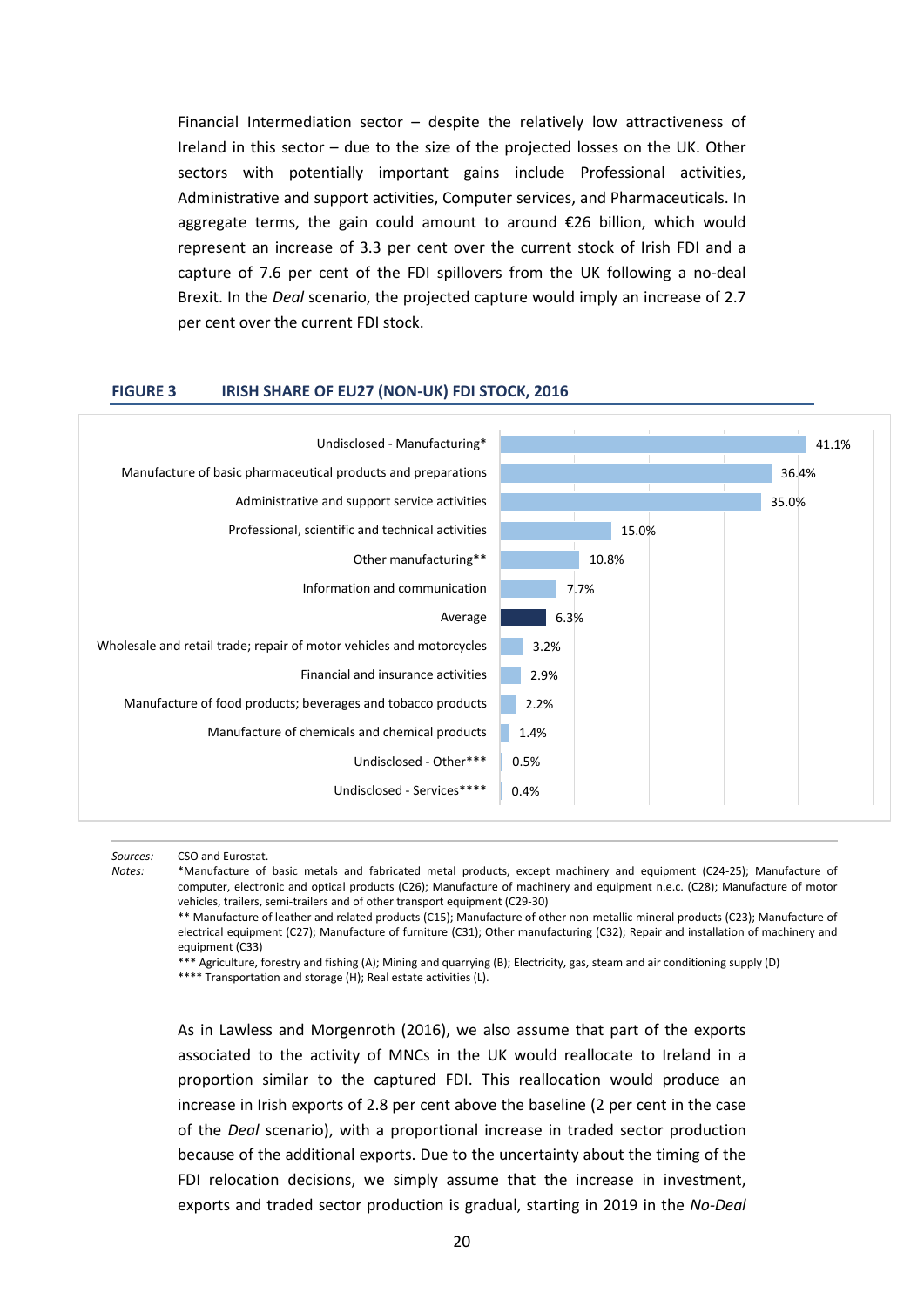and *Disorderly No-Deal* scenarios and at the end of a transition period, in the *Deal* scenario.

Finally, there are some elements in the FDI literature that suggest that this exercise should be considered as a best-case scenario. We have implicitly assumed that all FDI no longer destined for the UK in case of Brexit will remain in the EU, with Ireland capturing a share similar to its current share of EU27 FDI stock. Given that the EU economy is expected to experience a larger economic loss relative to the rest of the world as a result of Brexit, it may be the case that some of the FDI projects would actually leave the EU, as the EU's market potential is reduced by comparatively more than its competitors. Similarly, the economic impact of Brexit is expected to be larger in Ireland than in the rest of the EU, so it may be the case that the attractiveness of the Irish economy to FDI would be reduced by relatively more than other EU countries due to the loss of market potential, so that Ireland may capture a smaller share of FDI than its current share. Blonigen et al. (2007) use spatial econometric techniques to estimate the importance of nearby third markets, such as the UK, through a measure of surrounding market potential. By accounting for proximity to other large markets, the study finds market potential to be highly influential in attracting FDI. In Ireland's case, as the form of exit intensifies from a 'soft' to 'hard', the domestic growth path could lower directly due to reduced UK demand and indirectly due to effectively poorer market potential in Ireland.

#### *Technical Assumptions*

The estimates from the empirical literature around the impacts on trade and FDI are generally based on static estimates of EU membership and so to a great extent apply to the long run (typically assumed to be around ten years after the UK leaves the EU). There is considerable uncertainty about the transition path to the long run. As such, we place a larger emphasis on the long-run impacts as these effects are anchored in estimates from the empirical literature. We broadly follow the approach of NIESR (Hantzsche et al., 2018) in determining short-run dynamics.

In the *No-Deal* scenario, the trade shock is front-loaded with approximately half of the adjustment in trade taking place in 2019 with the remainder of the adjustment taking place over the period to 2028. In the long run, UK-EU trade is 44 per cent below the counterfactual where the UK remains in the EU. The 3.3 per cent increase in FDI inflows to Ireland is assumed to begin in 2019.

In the *Disorderly No-Deal* scenario, we use our estimate of non-tariff measures to capture the fact that there could be an additional large disruption to trade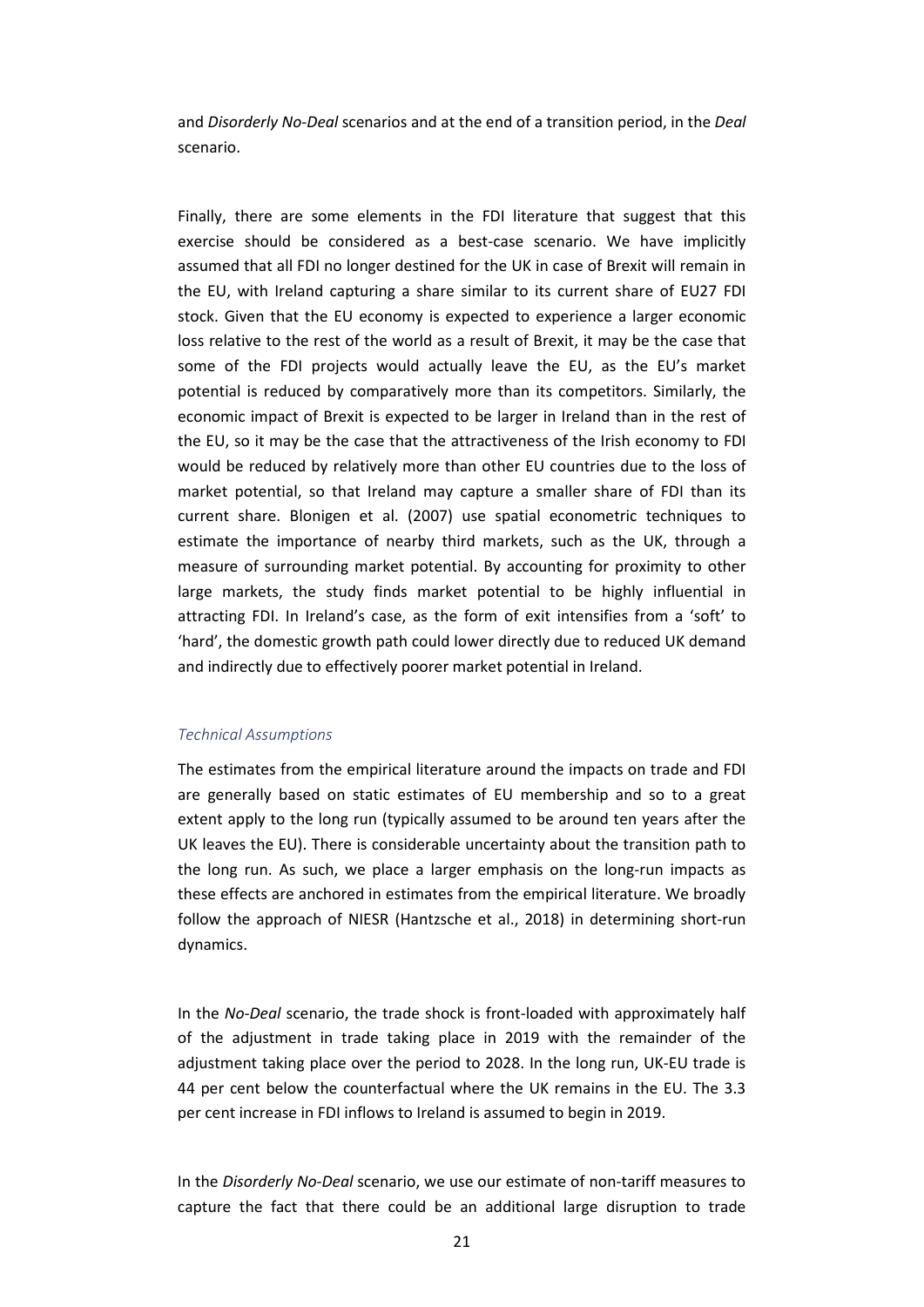especially in the short run. Specifically, we increase our estimate of non-tariff measures by a factor of three until the end of 2019 to capture this potential additional disruption. There are many channels through which a disorderly Brexit could impact the economy (including consumer confidence, business investment decisions etc.); the mechanism we use here is additional trade disruption given the importance of trade in determining the overall impact of Brexit. We assume that this additional trade disruption is relatively short-lived so that by 2020 the impact on trade reverts to that in the *No-Deal* scenario. The assumptions on FDI are the same as in the *No-Deal* scenario.

In the *Deal* scenario, the adjustment to the long-run trade impact is more gradual. We assume that an adjustment of 10 percentage points takes place by the end of the transition period (2020 Q4), with another 10 percentage points after the end of the transition period (2021 Q1), and trade adjusts gradually to the long-run impact thereafter. In the long run, UK-EU trade is 24 per cent below the counterfactual where the UK remains in the EU. In this scenario, the 2.7 per cent increase in FDI inflows to Ireland is introduced at the end of the transition period.

## **4. IMPACT OF BREXIT ON IRELAND**

This section presents the results of our modelling of the projected impacts of the UK leaving the EU on the Irish economy, relative to a baseline scenario where the UK remains in the EU. Table 3 summarises the main results for key macroeconomic aggregates under the *Deal*, *No-Deal*, and *Disorderly No-Deal* scenarios across short-, medium- and long-term horizons. We emphasise the long-run impacts for Ireland as there is uncertainty about the timing associated with changes in the future relationship between the UK and EU. Overall, in each scenario, the level of Irish output is permanently below where it otherwise would have been were the UK to decide to remain in the EU. However, the negative impact on Irish output in the long run in the *Deal* scenario is approximately half that of the *No-Deal scenario.*

There are two main channels through which the shock hits the Irish economy; the negative trade shock will serve to reduce economic activity below where it otherwise would have been while the positive FDI shock will help to partially offset some of the overall negative impact. Specifically, the trade shock arising from the imposition of tariff and non-tariff measures would lead to lower activity in the international economy and severely reduce the demand for Irish exports. It would also negatively affect Irish competitiveness on impact. However, we would expect some internal adjustment in the economy that would help to restore lost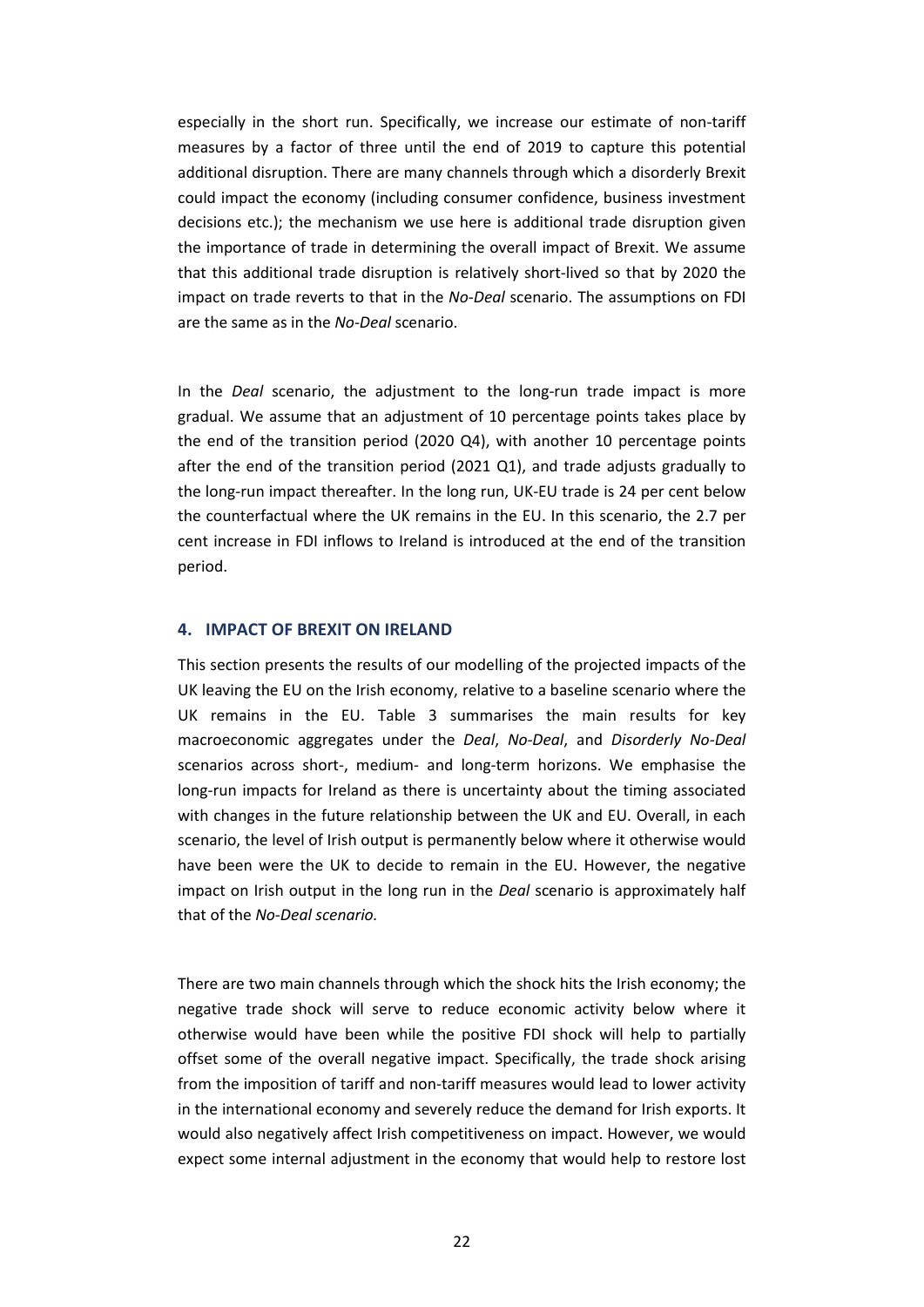competitiveness over time.<sup>[17](#page-24-0)</sup> As a strong substitute for UK-destined investment, the additional FDI that Ireland may attract would boost activity and labour productivity in the traded sector, which would positively impact wages and employment. In each of the *Deal*, *No-Deal*, and *Disorderly No-Deal* scenarios, the same channels and transmission mechanisms are at play but the magnitude and timing of the shocks differ and are smallest in the *Deal* scenario.

In COSMO, output in the traded sector is driven by (trade weighted) world demand for Irish exports and competitiveness which means the shock is initially transmitted to the Irish economy through this sector. As described in Section 3.3, the phasing of the trade shock is front-loaded so, for example, in the *No-Deal*  scenario global demand for Irish exports falls by 4.2 per cent compared to the baseline by the end of 2019 and by 7.6 per cent by the end of 2028. Overall, the shock leads to output in the traded sector and exports remaining below baseline values over the medium to long term. In the long run, output in the traded sector is 3.1, 5.9 and 6.1 per cent below baseline respectively in the *Deal*, *No-Deal*, and *Disorderly No-Deal* scenarios.

Across the scenarios, while we would expect lower activity to depress prices, higher import prices lead to the level of consumer prices being above base, by around 0.5 per cent in the *Deal* scenario and 0.9 per cent in the *No-Deal* and *Disorderly No-Deal* scenarios.[18](#page-24-1) Table 3 also shows the equivalent impact on the inflation rate for particular years. The loss in competiveness as a result of Brexit would lead to pressure for some adjustment in prices in the economy. In particular, there would be downward pressure on wages to help improve competitiveness. In each scenario, there is a negative impact on real wages, with the strongest impacts in the *Disorderly No-Deal* scenario. The implied reaction of real wages is stronger than that of nominal wages because consumer prices are also above base in each scenario.

1

<span id="page-24-0"></span><sup>&</sup>lt;sup>17</sup> The simulation results from NiGEM suggest that the Sterling-Euro exchange rate would depreciate by around 3.5, 5.5 and 7.5 per cent in the short-run in the *Deal*, *No-Deal* and *Disorderly No-Dea*l scenarios respectively. In the long-run, in both the *No-Deal* and *Disorderly No-Deal* scenarios the depreciation in Sterling is closer to 7 per cent, while in the

<span id="page-24-1"></span>*Deal* scenario it is broadly similar to the short-run result.<br><sup>18</sup> This impact is smaller than the results from Lawless and Morgenroth (2018), who report that the effect of the introduction of WTO tariffs and associated NTMs as a result of Brexit could raise the Consumer Price Index by 3.1 per cent. Two arguments help explain this divergence: firstly, COSMO is a general equilibrium model, in which a negative shock to the economy would depress activity and put downward pressure on prices. Secondly, as is mentioned in Lawless and Morgenroth (2018), their methodology does not take account of behavioural changes by consumers, the effect of exchange rate changes or the range of substitutes available, whereas the COSMO model can approximate some of these channels. However, it should be noted that if the availability of substitutes is limited, for example immediately after Brexit in the case of a disorderly exit, in the short term we could potentially observe movements of prices closer to those predicted by Lawless and Morgenroth (2018). Furthermore, if the reaction of prices were to be closer to the one described in Lawless and Morgenroth (2018), we would expect a stronger contraction of internal demand, incrementing the negative impact on GDP by between two- and three-tenths.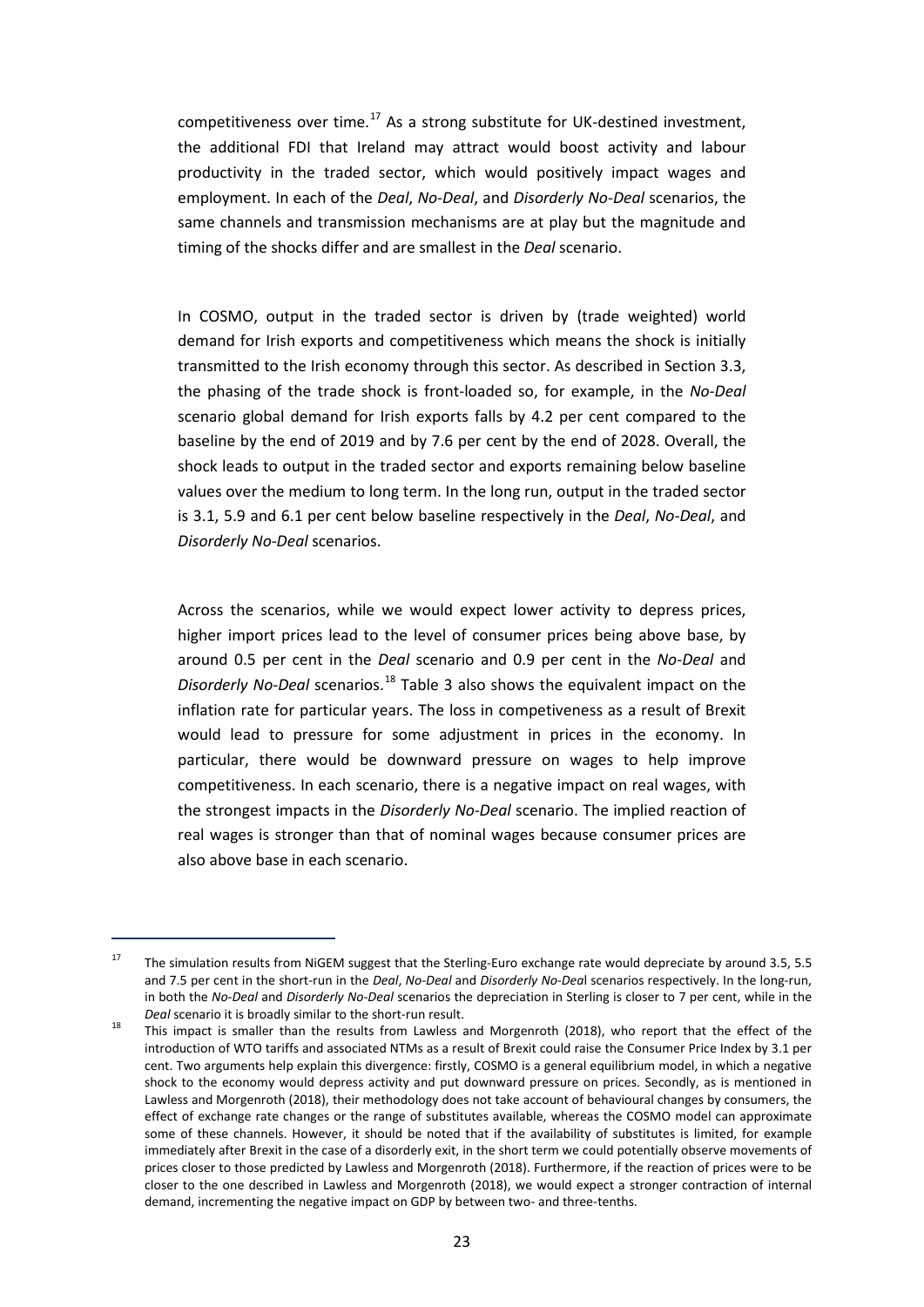The fall in traded sector output (relative to the baseline) results in lower labour demand, which has knock-on impacts for employment and the unemployment rate. In the long run, the unemployment rate is 1 percentage point higher in the *Deal* scenario and roughly 2 percentage points above baseline in the two no-deal scenarios. The increase in the unemployment rate over the long term is in part due to the increasing magnitude of the trade shock over time. As a result of the loosening in the labour market, average wages are lower than in the baseline scenario. This will reduce the incentive to work and have a negative effect on the participation rate and overall labour supply. The combination of lower employment and lower wages leads to lower real personal disposable income for households, and in turn reduces consumption and imports below their baseline levels. As a result of lower domestic demand, activity in the non-traded sector is also negatively impacted, although it takes some time for the effect of the shock to percolate through to the non-traded sector.

With both output and employment below base in all three scenarios, government revenue from taxes will remain below base and the increase in the unemployment rate would lead to higher government spending on welfare payments. The net effect is a reduction in the general government balance (GGB).

Overall in the long run, the level of GDP is 2.6 per cent,<sup>[19](#page-25-0)</sup> 4.8 per cent and 5.0 per cent below where it otherwise would have been were the UK to remain in the EU. Although these are substantial relative reductions in the level of output over the long run, it is important to state that the Irish economy will continue to grow in each scenario but that the growth rate will be lower in the context of Brexit. If we assume the Irish economy would grow by an average of 3 per cent per annum over the long run if the UK stayed in the EU, the impact of Brexit is roughly equivalent to a 0.3 percentage point reduction in the long-run growth rate in the *Deal* scenario and around 0.6 percentage points off the long-run growth rate in the *No-Deal* and *Disorderly No-Deal* scenarios. The short-run impacts are below the long-run impacts in each scenario although they are still quite severe especially in the *Disorderly No-Deal* scenario where the additional disruption to trade leaves Irish output 2.4 per cent below where it otherwise would have been.

1

<span id="page-25-0"></span><sup>&</sup>lt;sup>19</sup> As a sensitivity check, we also consider a second deal scenario whereby the average long-run reduction in UK-EU trade is 30 per cent, around one-quarter higher that what we consider in our main *Deal* scenario. In this case, our simulation results show that the level of Irish GDP would be 3.4 per cent below the baseline in the long run.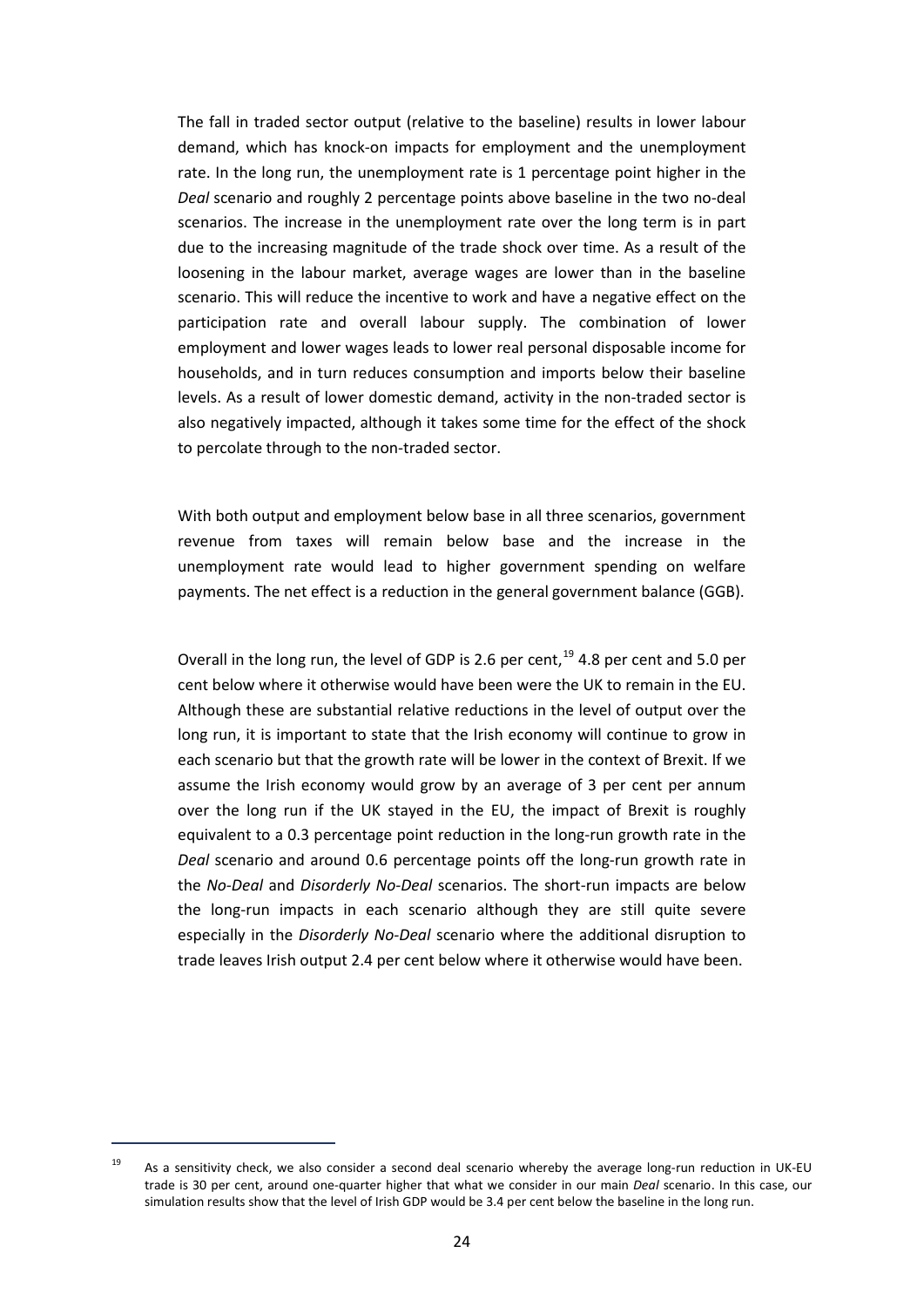|                                          | <b>Short-Run (after 2 years)</b> |                |                   |             | <b>Medium-Run (after 5 years)</b> |                   |             | Long-Run (after 10 years) |                   |  |
|------------------------------------------|----------------------------------|----------------|-------------------|-------------|-----------------------------------|-------------------|-------------|---------------------------|-------------------|--|
|                                          | <b>Deal</b>                      | <b>No Deal</b> | <b>Disorderly</b> | <b>Deal</b> | <b>No Deal</b>                    | <b>Disorderly</b> | <b>Deal</b> | No Deal                   | <b>Disorderly</b> |  |
| Per cent deviation from Baseline Level:* |                                  |                |                   |             |                                   |                   |             |                           |                   |  |
| GDP                                      | $-0.6$                           | $-1.2$         | $-2.4$            | $-1.9$      | $-2.7$                            | $-3.3$            | $-2.6$      | $-4.8$                    | $-5.0$            |  |
| <b>Gross Value Added</b>                 | $-0.6$                           | $-1.3$         | $-2.5$            | $-2.0$      | $-2.8$                            | $-3.4$            | $-2.6$      | $-4.9$                    | $-5.1$            |  |
| GVA, Traded sector                       | $-0.9$                           | $-2.1$         | $-3.9$            | $-2.9$      | $-3.9$                            | $-4.5$            | $-3.1$      | $-5.9$                    | $-6.1$            |  |
| GVA, Non-traded sector                   | $-0.2$                           | $-0.2$         | $-1.0$            | $-1.1$      | $-1.8$                            | $-2.4$            | $-2.3$      | $-4.2$                    | $-4.3$            |  |
| Consumption                              | $-0.1$                           | $-0.2$         | $-0.9$            | $-0.9$      | $-1.5$                            | $-2.1$            | $-2.0$      | $-3.5$                    | $-3.7$            |  |
| Real personal disposable income          | $-0.3$                           | $-0.6$         | $-1.3$            | $-1.2$      | $-2.0$                            | $-2.5$            | $-2.2$      | $-3.9$                    | $-4.1$            |  |
| Employment                               | $-0.1$                           | $-0.2$         | $-0.8$            | $-0.9$      | $-1.4$                            | $-2.0$            | $-1.8$      | $-3.2$                    | $-3.4$            |  |
| Labour force                             | $-0.1$                           | $-0.1$         | $-0.3$            | $-0.3$      | $-0.5$                            | $-0.7$            | $-0.7$      | $-1.2$                    | $-1.2$            |  |
| Average wages, nominal                   | 0.0                              | $-0.1$         | $-0.3$            | $-0.3$      | $-0.2$                            | $-0.4$            | $-0.3$      | $-0.4$                    | $-0.5$            |  |
| Average wages, real                      | $-0.1$                           | $-0.3$         | $-0.5$            | $-0.5$      | $-0.7$                            | $-0.9$            | $-0.7$      | $-1.3$                    | $-1.4$            |  |
| Exports                                  | $-1.0$                           | $-2.7$         | $-4.7$            | $-3.6$      | $-5.2$                            | $-5.9$            | $-4.6$      | $-8.1$                    | $-8.3$            |  |
| Imports                                  | $-0.8$                           | $-1.7$         | $-3.6$            | $-3.1$      | $-4.6$                            | $-5.5$            | $-4.5$      | $-8.0$                    | $-8.2$            |  |
| Investment                               | $-0.7$                           | $-0.3$         | $-2.0$            | $-2.1$      | $-3.6$                            | $-4.6$            | $-4.1$      | $-7.7$                    | $-7.8$            |  |
| Personal consumption deflator, level     | 0.1                              | 0.2            | 0.2               | 0.2         | 0.5                               | 0.5               | 0.5         | 0.9                       | 0.9               |  |
| <b>Deviation from Baseline:</b>          |                                  |                |                   |             |                                   |                   |             |                           |                   |  |
| Unemployment rate                        | 0.1                              | 0.1            | 0.5               | 0.5         | 0.9                               | 1.2               | 1.0         | 1.9                       | 2.0               |  |
| Participation rate                       | 0.0                              | 0.0            | $-0.2$            | $-0.2$      | $-0.4$                            | $-0.5$            | $-0.5$      | $-0.9$                    | $-1.0$            |  |
| Personal consumption deflator, p.p.      | 0.0                              | 0.0            | 0.1               | 0.1         | 0.1                               | 0.1               | 0.0         | 0.1                       | 0.1               |  |
| GDP deflator, p.p.                       | 0.0                              | 0.1            | 0.2               | 0.0         | $-0.1$                            | $-0.1$            | $-0.1$      | $-0.1$                    | $-0.1$            |  |
| General government balance, % GDP        | 0.0                              | $-0.1$         | $-0.3$            | $-0.3$      | $-0.4$                            | $-0.5$            | $-0.5$      | $-0.9$                    | $-0.9$            |  |

## **TABLE 3 IMPACT OF BREXIT ON IRELAND, CHANGE FROM BASELINE**

*Note:* \* all impacts are in constant prices/real terms unless otherwise stated.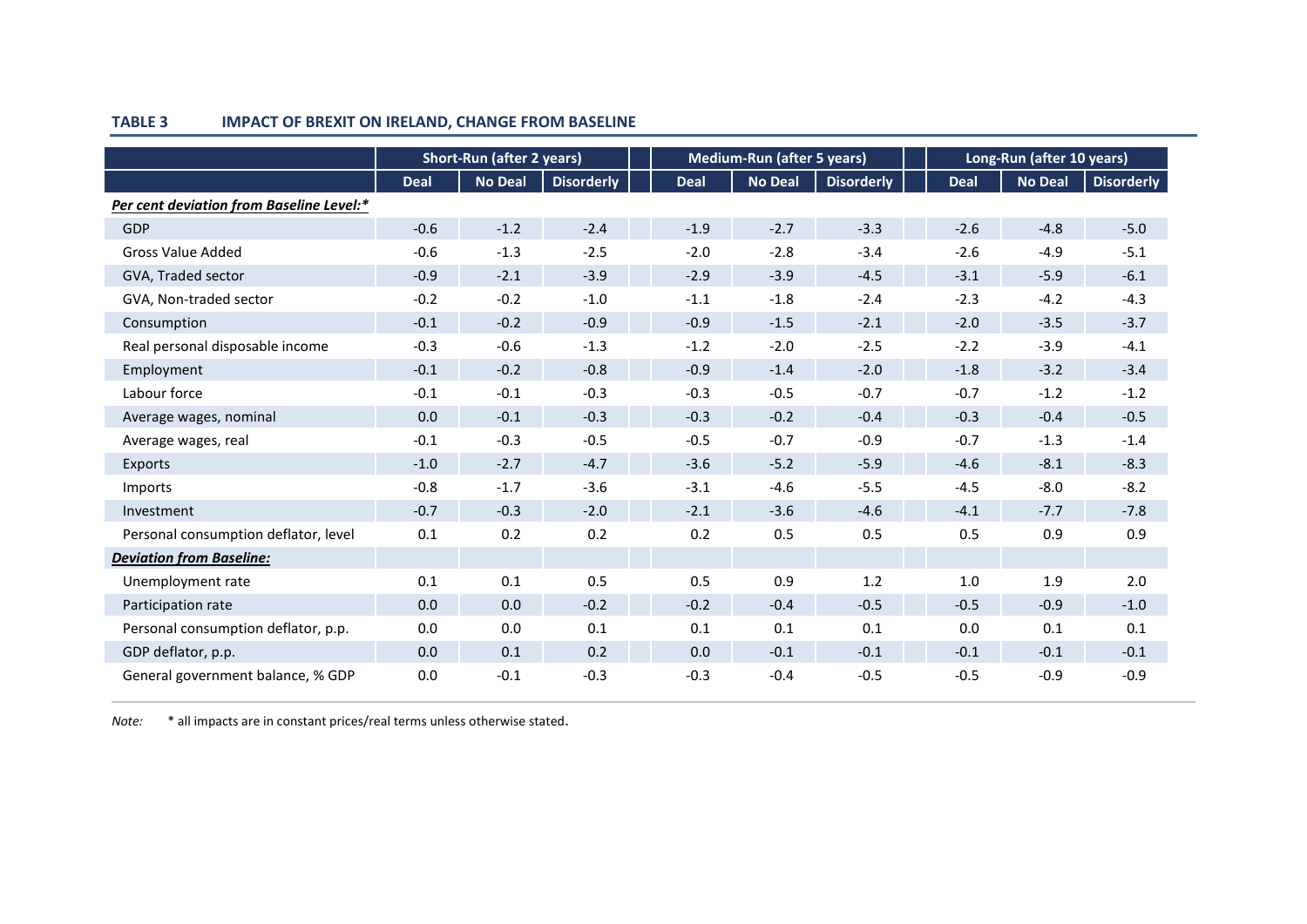#### *Further considerations*

As COSMO is a three sector model, we cannot consider some aspects of Brexit that require a more granular analysis. For example, the results presented above do not explicitly model supply chain effects. Production processes in many sectors are increasingly fragmented across national boundaries, which leaves firms highly exposed to negative shocks between cross-border trade linkages. Brexit could have significant supply chain impacts that would interfere with critical portions of production processes, inhibiting the completion of final products. Vandenbussche et al*.* (2019) account for global value chain linkages across industries as a key feature of a more detailed trade channel analysis. Under a hard Brexit scenario, they find that GDP in Ireland could decline by 5.7 per cent relative to a situation of continued UK membership. This estimate is stronger, representing how import frictions could have a compounding effect on exporting ability, but remains broadly in line with the estimates presented in the *No-Deal* scenario above.

In addition, this study cannot capture the heterogeneous effect of Brexit at a detailed sectoral level nor by firm size. Using a partial equilibrium approach, Lawless and Morgenroth (2016) and Department of Finance (2018a; 2018b) analyse the impact of Brexit at a more disaggregated sectoral level and find that some sectors, such as agri-food, would be relatively more affected, given both the expected large increase in trade barriers in these sectors and their relatively greater exposure to the UK market. Firms in these sectors, on average, are more likely to be Irish-owned and more labour intensive. Consequently, the negative effects from Brexit could fall disproportionally on Irish-owned firms meaning our analysis could underestimate the loss of employment. Furthermore, Lawless (2010) shows how NTMs tend to have a larger effect on smaller firms across all sectors. While our analysis does not include a regional distribution of the negative impact of Brexit, recent literature would suggest that regions with a relatively large proportion of small, Irish-owned firms operating in certain sectors such as agriculture or food production to be hit harder as a result of Brexit. Department of Finance (2017) finds that the Border and South-West regions to be particularly vulnerable to the negative impact of Brexit.

Furthermore, it is possible that Brexit could divert future EU migration to other EU countries that would otherwise have gone to the UK and it is reasonable to assume that Ireland would experience higher immigration as a result. While our modelled scenarios will result in net immigration being below where it otherwise would have been because of lower economic activity and higher unemployment in Ireland, it is possible that some of this impact will be mitigated by the potential diversion of future EU migrants to Ireland and other EU countries. Barrett et al. (2015) argue that migration can be part of a process of investment in human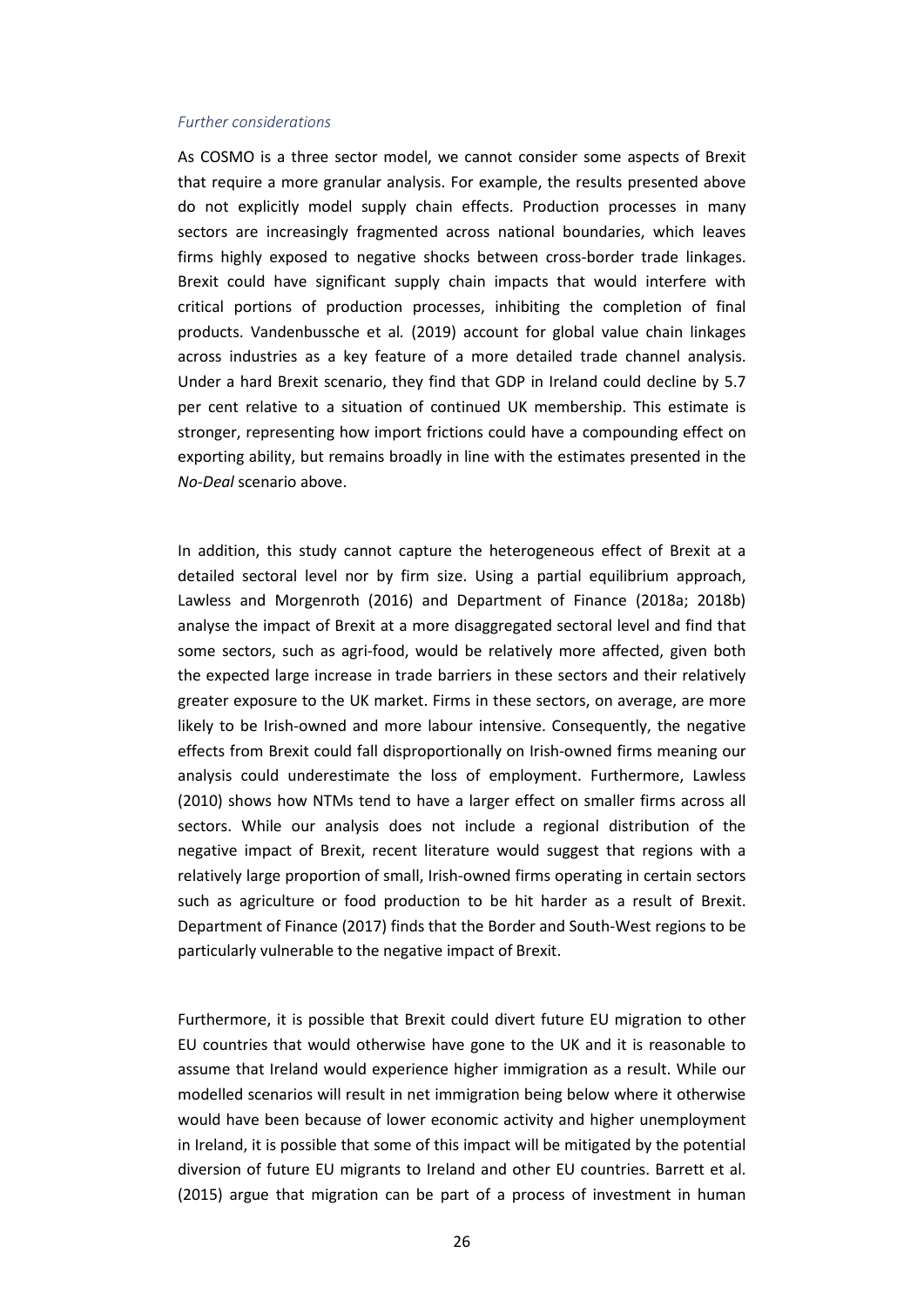capital. Good English language skills are a valuable form of human capital and this factor combined with Ireland's relatively favourable growth prospects (even in the context of Brexit) may mean that potential EU migrants will be willing to move to Ireland in the future if they are no longer able to go to the UK. However, it is difficult to quantify the potential magnitude of this effect with any certainty.

Finally, our analysis assumes no reaction on the part of firms or government that could help to mitigate some of the economic impact of Brexit. As a result, the scenarios presented here could provide an overestimate of the potential impact of Brexit. For example, firms may be able to find substitutes for imports from the UK or diversify into new export markets which could help to reduce some of the losses associated with Brexit.

## **5. SUMMARY AND CONCLUSIONS**

The UK is deeply integrated with the European Union and its decision to exit from this trading block has no parallels in modern history. From a macroeconomic modelling perspective this adds to the challenge (or at least the uncertainty, particularly in the short run) of estimating the macroeconomic implications of any future UK arrangement with the EU Member States including Ireland, as there is no past experience or empirical evidence which can be directly relied upon. However, to the extent that the main potential transmission channels are well understood there is a growing number of papers which have modelled the impact of Brexit. This Article adds to this literature by attempting to quantify the potential economic impact of Brexit on the Irish economy.

International evidence suggests that the impact of Brexit on the UK economy could be substantial given its strong inter-linkages with the European and global economy. There is also evidence to show that Ireland could be relatively more negatively affected than other EU countries, because of the openness of the economy and the fact that the UK is its closest economic partner. The potential impact of Brexit on Ireland will ultimately depend on the UK's new relationship with the EU. However, there is still considerable uncertainty around the likely form that this future relationship will take. As a result, we consider several scenarios to cover a broad range of possible outcomes. We consider three scenarios which we label *Deal*, *No-Deal* and *Disorderly No-Deal*.

Even if the new relationship between the UK and EU is known, there is still uncertainty about the economic impact of Brexit. It is generally accepted that the main channels through which Ireland will be impacted are trade, including the impact of tariff and non-tariff measures, and FDI; however the precise scale of the impacts and their duration is largely unknown. In this Article we draw on the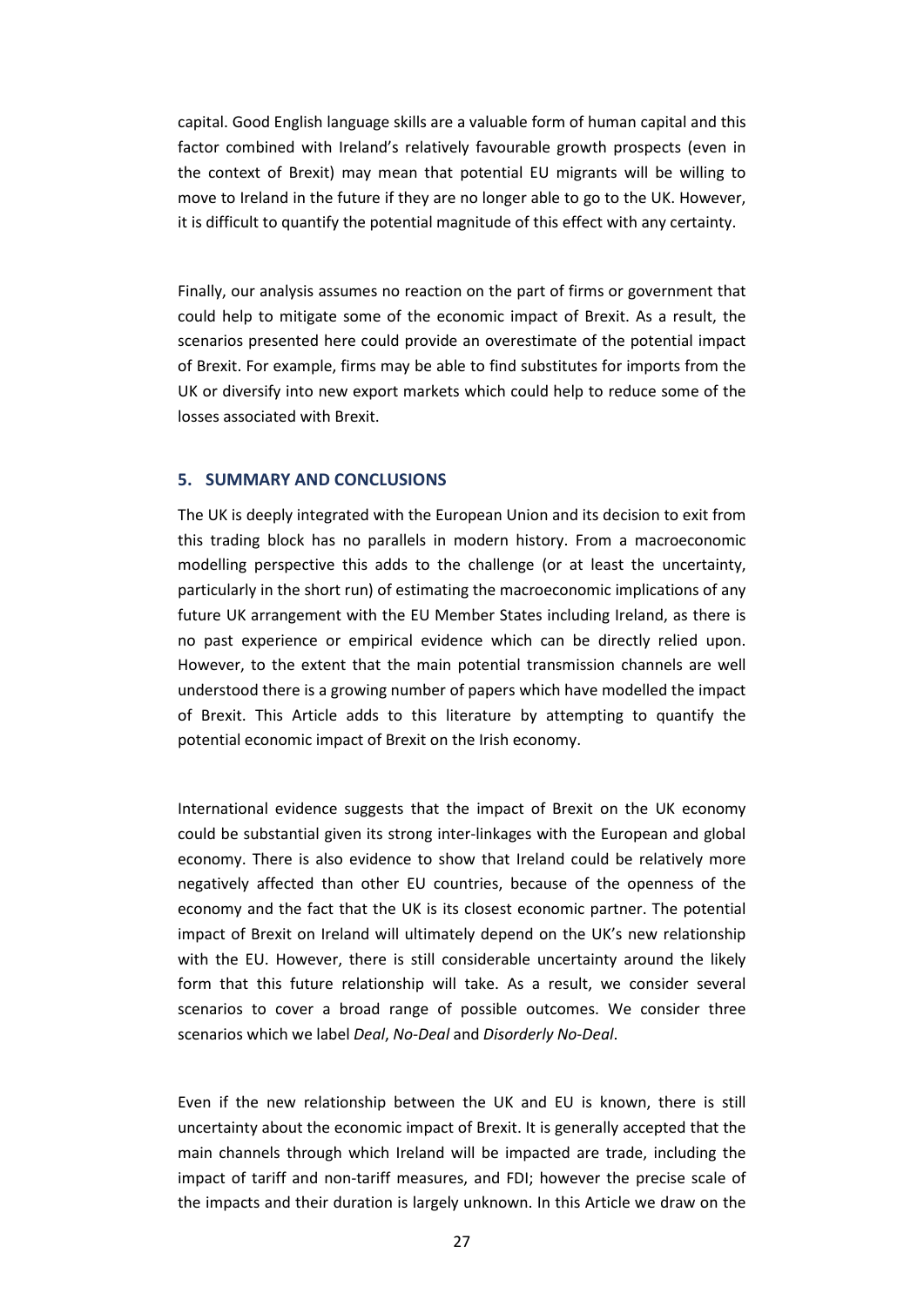new extensive Brexit literature to help calibrate these impacts and then incorporate them into a macro-modelling exercise to see how these changes feed through the economy. Our approach is different to others in that we combine the latest micro-level estimates (including new estimates of the impact of non-tariff measures) with macro-level analysis. Our scenario results show that the impacts on the Irish economy are large and Brexit will ultimately negatively impact firms, households, the labour market and the public finances. Overall, across the three scenarios, the fall in the level of Irish output below where it otherwise would have been ranges from 2.6 to 5.0 per cent in the long run, depending on the scenario considered. The short-run impacts are also severe and especially so in the context of a disorderly Brexit, where we assume there would be additional disruption to trade.

There are both upside and downside risks to these estimates. On the upside, to the extent that businesses have been preparing for Brexit and finding ways of reducing trade exposures, this will help offset some of the negative impact. On the downside, the impact of Brexit could be more severe, especially in the short run, if there is a continued period of uncertainty which could impact investment decisions or if there are even larger disruptions to trade.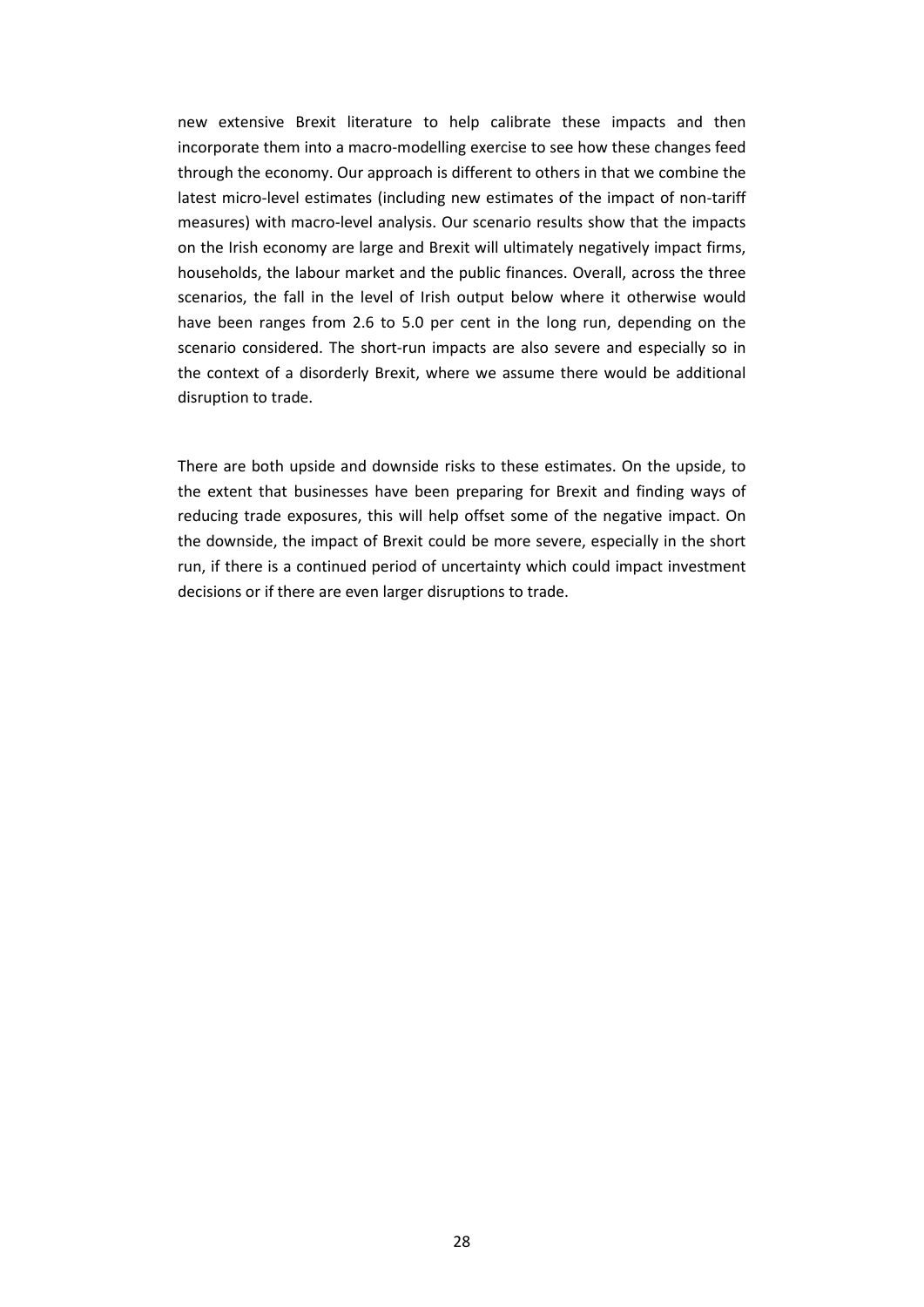#### **REFERENCES**

- Arriola, C., C. Carrico, D. Haugh, N. Pain, E. Rusticelli, D. Smith, F. van Tongeren and B. Westmore (2018). 'The Potential Macroeconomic and Sectoral Consequences of Brexit on Ireland', OECD Economics Department Working Paper Series, No. 1508, OECD Publishing, Paris.
- Baier, S., J. Bergstrand, P. Egger and P. McLaughlin (2008). 'Do economic integration agreements actually work? Issues in understanding the causes and consequences of the growth in regionalism', *The World Economy*, Vol. 31, No. 4, pp. 461-97.
- Bank of England (2018). 'EU Withdrawal Scenarios and Monetary Financial Stability', Response to the House of Commons Treasury Committee, November 2018.
- Barrett, A., A. Bergin, J. FitzGerald, D. Lambert, D. McCoy, E. Morgenroth, I. Siedschlag and Z. Studnicka (2015). *Scoping the Possible Economic Implications of Brexit on Ireland*, ESRI Research Series, No. 48, Economic and Social Research Institute, Dublin.
- Berden, K.G., J. Francois, M. Thelle, P. Wymenga and S. Tamminen (2013). 'Non-Tariff Measures in EU-US Trade and Investment: An Economic Analysis', Institute for International and Development Economics, IIDE Discussion Papers No. 20090806.
- Bergin, A., N. Conroy, A. Garcia-Rodriguez, D. Holland, N. Mc Inerney, E. Morgenroth and D. Smith (2017a). 'COSMO: A new COre Structural MOdel for Ireland', ESRI Working Paper no. 553.
- Bergin, A., A., Garcia-Rodriguez, N. Mc Inerney, E. Morgenroth and D. Smith (2017b). 'Modelling the Medium to Long Term Potential Macroeconomic Impact of Brexit on Ireland', *The Economic and Social Review,* Vol. 48(3), pp. 305-316.
- Blonigen, B., R. Davies, G. Waddell and H. Naughton (2007). 'FDI in Space: Spatial autoregressive relationships in foreign direct investment', *European Economic Review*, Vol. 51 (5), pp. 1303-1325.
- Bloom, N., J. Chen and P. Mizen (2018). 'Rising Brexit uncertainty has reduced investment and employment', VOX CEPR policy portal, 16 November.
- Born, B., G.J. Muller, M. Schularick and P. Sedlácek (2018). 'The Costs of Economic Nationalism: Evidence from the Brexit Experiment', CEPR Discussion Paper No. DP12454.
- Bruno, R., N. Campos, S. Estrin and M. Tian (2016). 'Gravitating towards Europe: An Econometric Analysis of the FDI Effects of EU Membership', Technical Appendix to *The Impact of Brexit on Foreign Investment in the UK*.
- Byrne, S. and J. Rice (2018). 'Non-tariff barriers and goods trade: a Brexit impact analysis', Central Bank of Ireland Research Technical Paper No. 7.
- Cadot, O., J. Gourdon and F. van Tongeren (2018). 'Estimating Ad Valorem Equivalents of Non-Tariff Measures: Combining Price-Based and Quantity-Based Approaches', OECD Trade Policy Papers, No. 215, OECD Publishing, Paris.
- Campos, N. and F. Coricelli (2015). 'Some Unpleasant Brexit Econometrics', VoxEU [www.voxeu.org/article/some-unpleasant-brexit-econometrics.](http://www.voxeu.org/article/some-unpleasant-brexit-econometrics)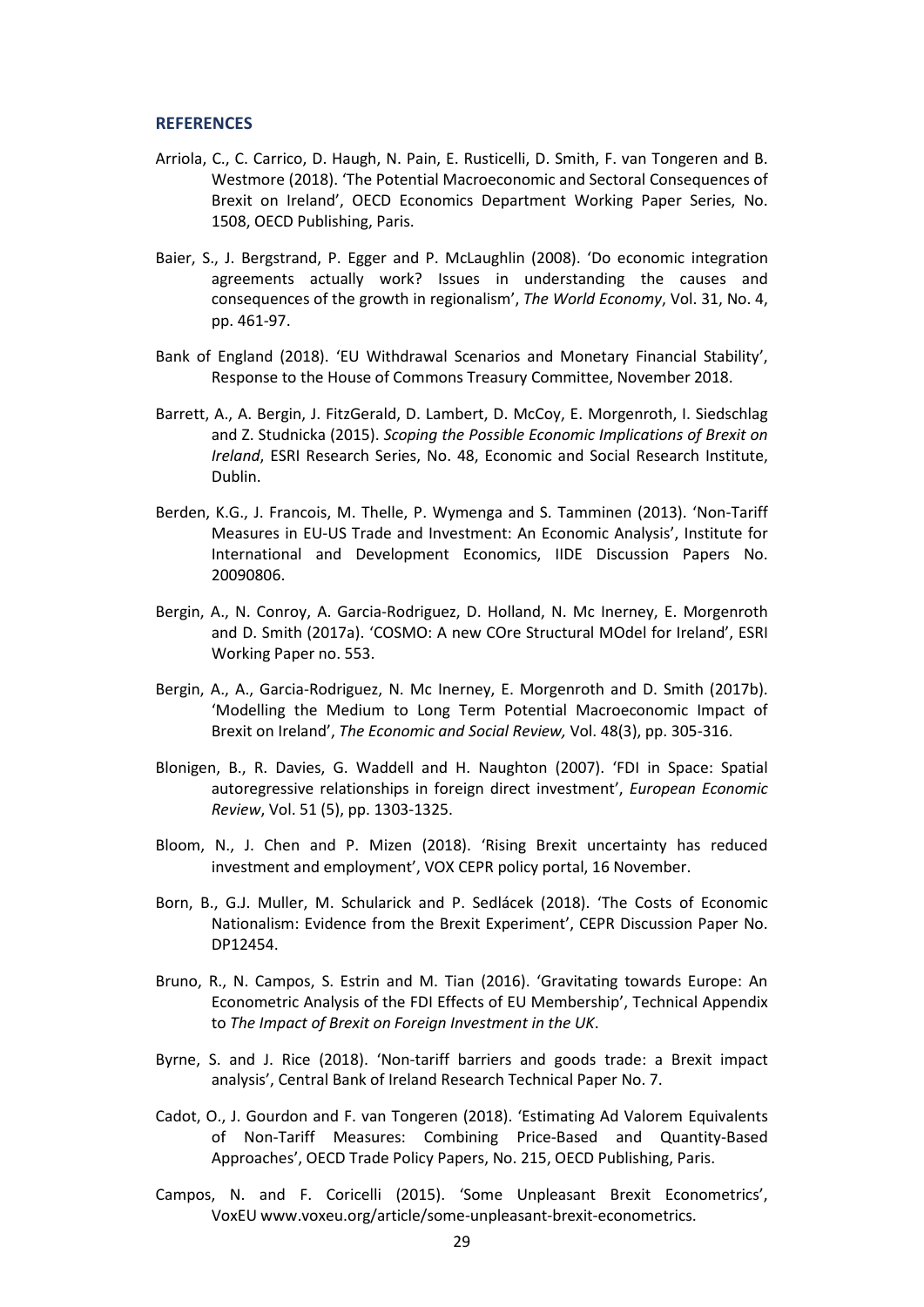- Cappariello, R. (2017). 'Brexit: estimating tariff costs for EU countries in a new trade regime with the UK', *Questioni di Economia e Finanza* (Occasional Papers) 381, Bank of Italy, Directorate General for Economics, Statistics and Research.
- Ceglowski, J. (2006). 'Does gravity matter in a service economy?', *Review of World Economics,* Vol. 142(2), pp. 307-329.
- Central Bank of Ireland (2016). 'The Impact of Brexit on the Short-term Outlook', *Central Bank Quarterly Bulletin*, Quarter 3, Box B, January 2016.
- Central Bank of Ireland (2019). 'The Macroeconomic Implications of a Disorderly Brexit', *Central Bank Quarterly Bulletin*, Quarter 1, Box B, January 2019.
- Chen, W., L. Bart, P. McCann, R. Ortega Argiles, M. Thissen and F. van Oort (2018). 'The Continental Divide? Economic Exposure to Brexit in Regions and countries on Both Sides of the Channel', *Papers in Regional Science*, Vol. 97, pp. 25-54.
- Conefrey, T., G. O'Reilly and G. Walsh (2018). 'Modelling External Shocks in a Small Open Economy: the Case of Ireland', *National Institute Economic Review*, No. 244, pp. 56-63.
- Copenhagen Economics (2016). *Ireland & the Impacts of Brexit, Strategic Implications for Ireland Arising from Changing EU-UK Trading Relations*, Copenhagen Economics.
- Davies, R.B., I. Siedschlag and Z. Studnicka (2016). 'Corporate Taxation and Foreign Direct Investment in EU Countries: Policy Implications for Ireland', *ESRI Quarterly Economic Commentary*, Summer 2016.
- Department of Finance (2017). *UK EU exit – An exposure analysis of sectors of the Irish economy*, Dublin: Department of Finance.
- Department of Finance (2018a). *Brexit: Analysis of Import Exposures in an EU Context*, Dublin: Department of Finance.
- Department of Finance (2018b). *UK EU Exit: Trade Exposures of Sectors of the Irish Economy in a European Context*, Dublin: Department of Finance.
- Dhingra, S. and T. Sampson (2016). 'Life After Brexit: What are the UK's Options Outside the European Union?', CEP Brexit Analysis No. 1.
- Dhingra, S., H. Huang, G. Ottaviano, J.P. Pessoa, T. Sampson and J. Van Reenen (2016a). 'The Costs and Benefits of Leaving the EU: Trade Effects', Centre for Economic Performance Technical Report.
- Dhingra, S., G. Ottaviano, T. Sampson and J. Van Reenen (2016b). ['The Consequences of](http://cep.lse.ac.uk/brexit/)  [Brexit for UK Trade and Living Standards'](http://cep.lse.ac.uk/brexit/), Centre for Economic Performance Brexit Analysis 02.
- Dhingra, S., G. Ottaviano, T. Sampson and J. van Reenen (2017). 'The impact of Brexit on foreign direct investment in the UK', CEP Brexit Analysis, No. 3.
- Ebell, M. (2016). 'Assessing the impact of trade agreements on trade', *National Institute Economic Review*, 238(1), R31-42.
- Ebell, M. and J. Warren (2016). 'The Long-Run Economic Impact of Leaving the EU', *National Institute Economic Review*, Vol. 236, pp. 113-143.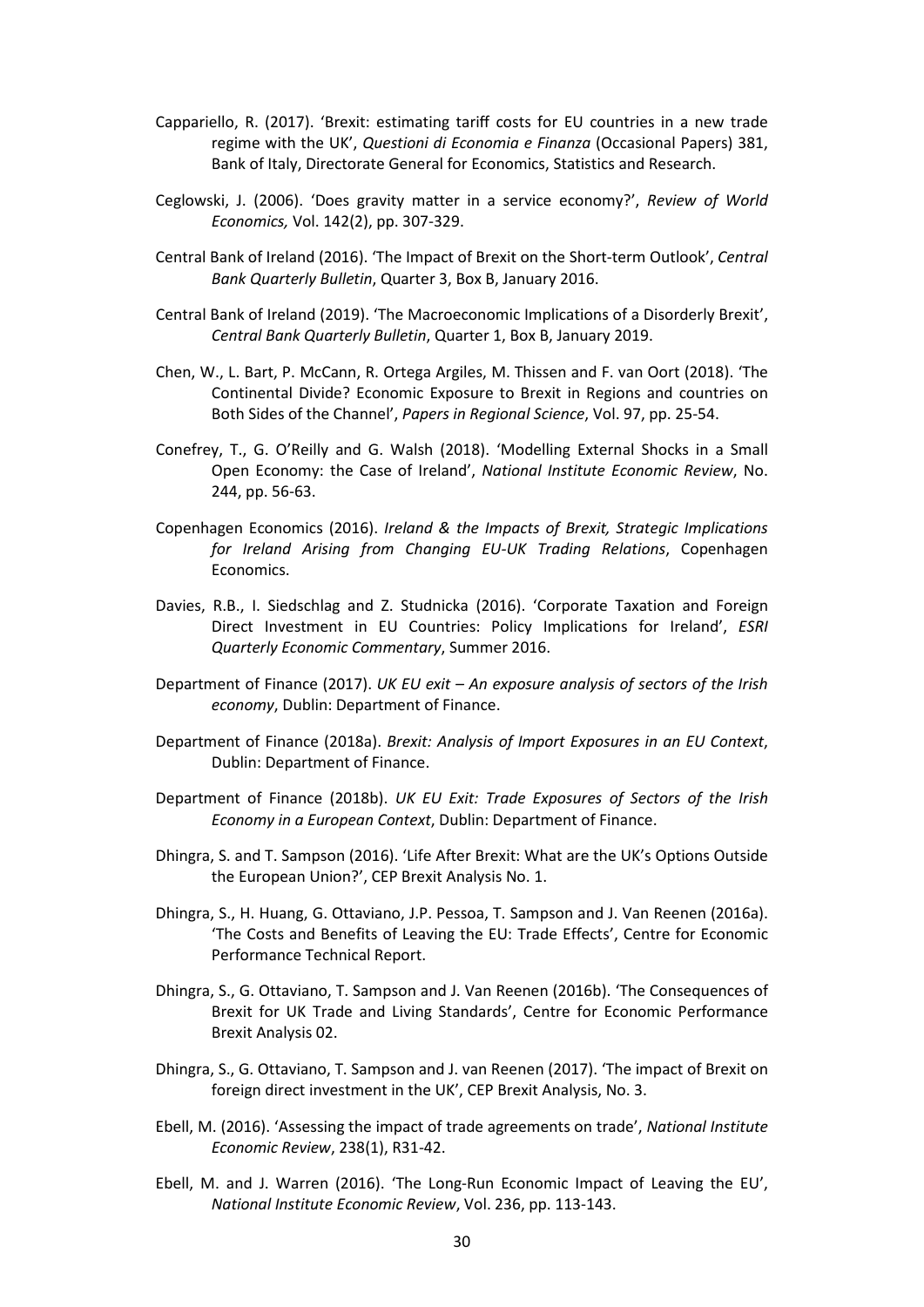- Ebell, M., I. Hurst and J. Warren (2016). 'Modelling the Long-Run Economic Impact of Leaving the European Union', *Economic Modelling*, Vol. 59, pp. 196-209.
- Felbermayr, G., J. Gröschlz and M. Steininger (2018). 'Quantifying Brexit: From Ex Post to Ex Ante Using Structural Gravity', CESifo Working Papers No. 7357.
- Fournier, J., A. Domps, Y. Gorin, X. Guillet and D. Morchoisne (2015). 'Implicit Regulatory Barriers in the EU Single Market: New Empirical Evidence from Gravity Models', OECD Economics Department Working Papers, No. 1181. Paris: OECD Publishing.
- Hantzsche, A., A. Kara and G. Young (2018). *The Economic Effects of the Government's Proposed Brexit Deal*, London: National Institute of Economic and Social Research.
- HM Government (2018). *EU Exit, Long-Term Economic Analysis*. London: HM Government.
- HM Treasury (2016). *HM Treasury Analysis: The Long-Term Economic Impact of EU Membership and the Alternatives*, London: HM Treasury.
- Imbs, J. and I. Mejean (2017). 'Trade Elasticities', *Review of International Economics*, Vol. 25(2), pp. 383-402.
- International Monetary Fund (2016). 'United Kingdom: Selected Issues', *IMF Staff Country Report*, No. 16/169, Washington D.C.: International Monetary Fund.
- International Monetary Fund (2018a). 'Euro Area Policies: Selected Issues', *IMF Staff Country Report*, No. 18/224, Washington D.C.: International Monetary Fund.
- International Monetary Fund (2018b). 'United Kingdom; Selected Issues', *IMF Staff Country Report,* No. 18/317, Washington D.C.: International Monetary Fund.
- Kierzenkowski, R., N. Pain, E. Rusticelli and S. Zwart (2016). 'The Economic Consequences of Brexit: A Taxing Decision', *OECD Economic Policy Paper*, No. 16. Paris: OECD.
- Kierzenkowski, R., P. Gal, D. Flaig and F. van Tongeren (2018). 'Sectoral and regional distribution of export shocks: What do two hundred thousand UK firm observations say?', OECD Economics Department Working Papers, No. 1501, OECD Publishing, Paris.
- Lawless, M. (2010). 'Destinations of Irish Exports: A Gravity Model Approach', *Journal of the Statistical and Social Inquiry Society of Ireland*, Vol. 39, pp. 1-22.
- Lawless, M. (2018a). *Intermediate Goods Inputs and the UK Content of Irish Goods Exports*, ESRI Research Series, Dublin: the Economic and Social Research Institute.
- Lawless, M. (2018b). 'Irish-UK Services Trade and Brexit', Economic and Social Research Institute, ESRI Working Paper No. 595.
- Lawless, M. and E. Morgenroth (2016). 'Opportunities and Risks for Foreign Direct Investment', in Bergin, A., E. Morgenroth and K. McQuinn (eds.), *Ireland's Economic Outlook: Perspectives and Policy Challenges,* ESRI Forecasting Series EO1.